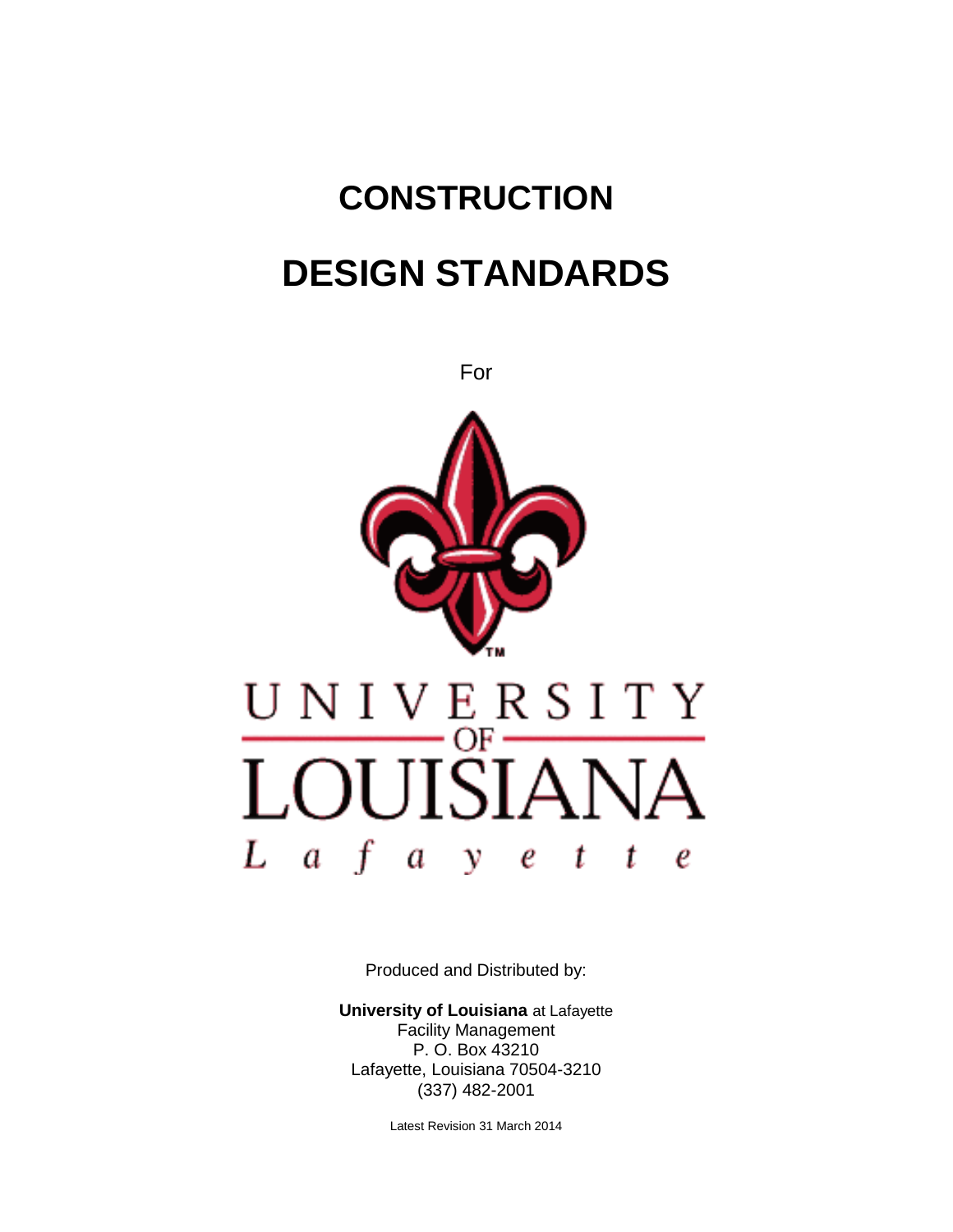## **TABLE OF CONTENTS**

| <b>DIVISION 1</b>  |  |
|--------------------|--|
| <b>DIVISION 2</b>  |  |
| <b>DIVISION 3</b>  |  |
| <b>DIVISION 4</b>  |  |
| <b>DIVISION 5</b>  |  |
| <b>DIVISION 6</b>  |  |
| <b>DIVISION 7</b>  |  |
| <b>DIVISION 8</b>  |  |
| <b>DIVISION 9</b>  |  |
| <b>DIVISION 10</b> |  |
| <b>DIVISION 11</b> |  |
| <b>DIVISION 12</b> |  |
| <b>DIVISION 13</b> |  |
| <b>DIVISION 14</b> |  |
| <b>DIVISION 15</b> |  |
| <b>DIVISION 16</b> |  |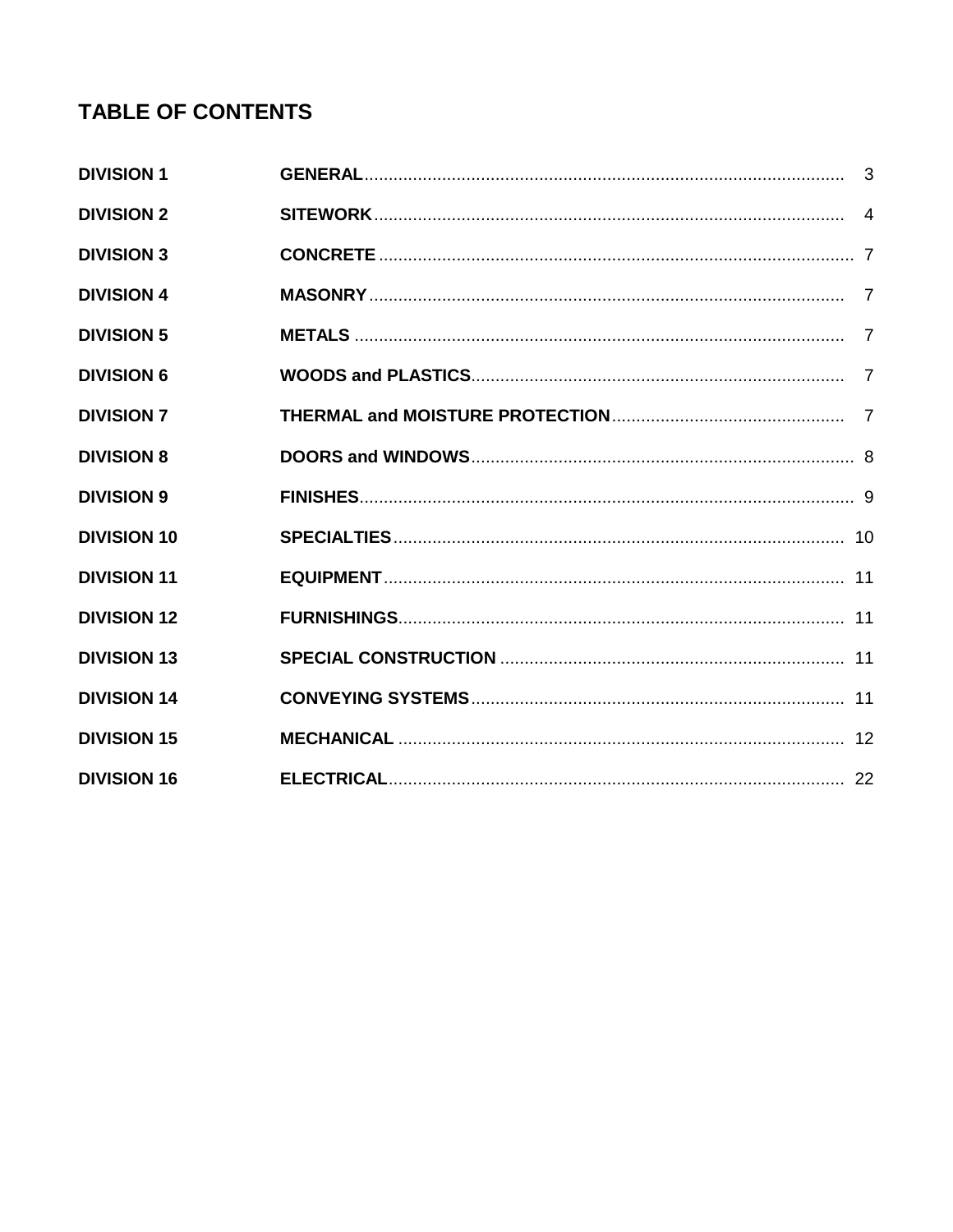## **DIVISION 1 GENERAL**

## **A. Contact Personnel**

The following is a list of University contacts for various disciplines: Facility Management Director William Crist 337-482-2001 Construction Management John Wales 337-482-2001 Plumbing, Electrical & HVAC Terry Jenkins 337-482-2001 Landscaping and Grounds Mike Hess 337-482-2001 Campus Safety & Elevators **Campus Safety & Elevators** Joey Pons IV 337-482-2001 Telephone and Data / Information Networks Kent Young 337-482-6418 Housing Tom Pears 337-482-6235 Parking and Transit Cheri Soileau 337-482-6858 Cameras and Access Control System Joey Sturm 337-482-6447

## **B. Room Numbering**

Before the commencement of construction documents, the architect shall submit to the UL Lafayette Facility Management for review, a room numbering layout that will serve as a record for both the construction documents as well as for the ordering of room signage for the construction project.

## **C. Barricades**

The contractor shall install fences and/or barricades as necessary for the protection and safety of pedestrian, vehicular traffic and vegetation. **Perimeter should be a site proof fence.** Fences shall be detailed and shown on the contract documents. These barriers shall be maintained for the duration of the project. Special care must be taken to provide barricades which comply with ADA (will warn blind students).

## **D. Access, damage to existing structures and traffic restrictions**

The Contractor shall be permitted access to the site at the University's convenience. The Contractor shall be responsible for any repair and/or replacement of existing lawns, ditches, concrete sidewalks or gutters, fencing or any other structures damaged by the Contractor's operations. The Contractor shall conduct a pre-construction site survey with a UL Lafayette Facility Management representative so that any such elements then needing repair or which is already damaged in any manner may be properly identified, described, and recorded with the UL Lafayette Facility Management. If no such damage is recorded, then any structures over which the Contractor has crossed during construction which are later found to be damaged shall be considered to have been so damaged by him and shall be repaired and/or replaced by the Contractor as necessary to return them to their original condition to the satisfaction of UL Lafayette Facility Management at no cost to the University. The University shall designate areas for parking. The construction operations of the Contractor may not cause any obstruction to the free flow of traffic on the streets of the campus without the prior authority of the University..

## **E. Toilets**

The Contractor shall provide and maintain temporary toilets as necessary for use of workmen unless otherwise noted. Locate toilets where directed, and keep toilets in sanitary condition.

## **F. Temporary Utilities**

The Contractor shall connect to existing UL Lafayette facilities for the temporary use of electricity and water for the duration of the project. All costs associated with the connections shall be the responsibility of the Contractor. Coordinate all connections with Facility Management. The Contractor is responsible for obtaining telephone service from a local provider for the job shack and job site. All costs associated with telephone service shall be the responsibility of the Contractor.

## **G. Removal of Trash and Debris**

The Contractor shall not permit trash and debris to accumulate in the building or the ground in the vicinity of the building. He shall establish and maintain a regular daily routine for removing trash and debris and hauling it away from the premises. The University shall have first salvage rights to any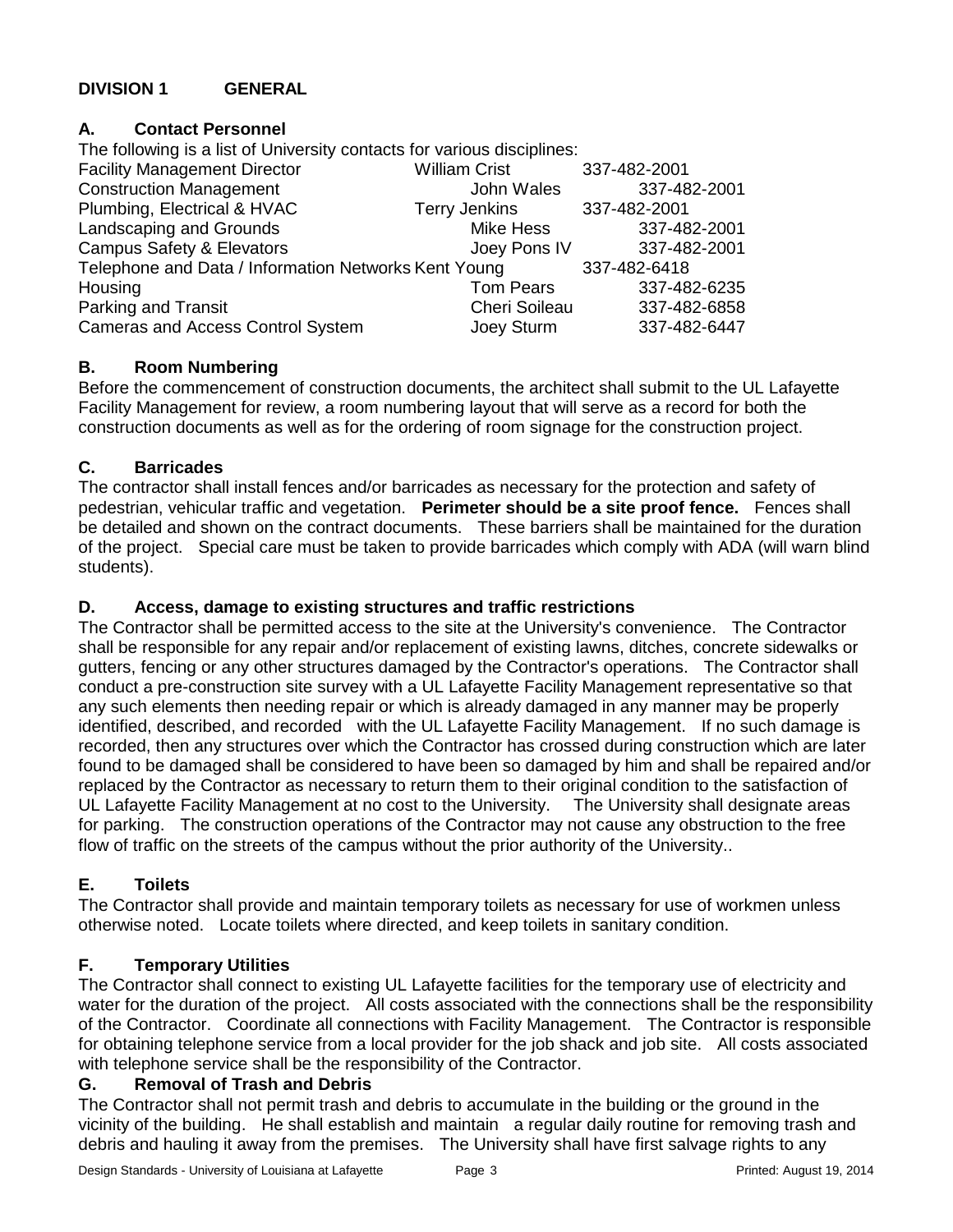material or equipment removed from Campus buildings.

The Contractor is responsible for the clean-up and disposal of all trash and construction debris relating to this project. University dumpsters shall **not** be used for the disposal of debris. Should the Contractor dispose of any debris into University facilities, the cost of removal will be billed to the Contractor.

## **H. Project Termination**

At the termination of the project, provide UL Lafayette Facility Management with one reproducible copy of the drawings of the subject project, verifying that it conforms to all as-built conditions. Also provide the university with a complete set of the plans on disk in Autocad version 12 - 14.

## **I. All Products must be asbestos free!**

## **J. Custodial Services**

Designer shall include adequately sized custodial closets on every floor of the facility. Closets shall contain a floor sink and two 16" deep shelves.

**K. No flower beds or vegetation** of any kind shall be placed against the building. Entire building perimeter shall be surrounded by a brick or paved plaza of at least fifteen (15) feet in width.

**L. ADA compliance** must be adhered to, including automatic door openers at all accessible entrances.

**M. New and existing buildings** shall be designed for a 0.2 water column positive pressure. Coordinate with the mechanical consultant.

**N. Visual clutter** shall be minimized. Coordinate the location, type and colors of various site materials such as bicycle racks, trash cans, site lighting, benches and sinage.

**O. Building Names** shall be installed on the exterior of the building, and visable from all pedestrian and vehicular points of access. Signs shall be rectangular in size, with 10" minimum dark bronze lettering and an off-white, textured aluminum background to match the type installed throughout the campus.

**P.** The **building exterior finish** shall be at least 85% red brick and glass. Red brick shall match the existing type throughout the campus. Only a small portion shall consist of stone and / or plaster.

**Q.** Submit the completed ASHRAE 90.1 Code compliance form along with the Design Development Phase submittal to indicate compliance with **Louisiana Commercial Building Energy Code**. This includes compliance with the Building Envelope, Mechanical and Electrical requirements.

**R.** Project must comply with ACT R.S. 25:900.1 - Provide 1% of the project budget (on projects in excess of \$2 million) for **art work** within the facility.

**S.** All workers on the site must behave and be dressed appropriately. No university apparel, except **UL Lafayette apparel**, may be worn while working on this campus.

**T.** Conform with the State of Louisiana, Office of Facility Planning & Control standards for space design:

| <b>Graduate Assistant Office</b> | $9' \times 9'$            |                        |  |
|----------------------------------|---------------------------|------------------------|--|
| <b>Faculty Office</b>            | 9' x 12' (Typical Office) |                        |  |
| Professor's Office               | $12' \times 12'$          | (Supervisor, Manager)  |  |
| Department Head's Office         | $12' \times 15'$          | (Ass't VP, Ass't Dean) |  |
| Vice-President, Dean's Office    | $12' \times 18'$          |                        |  |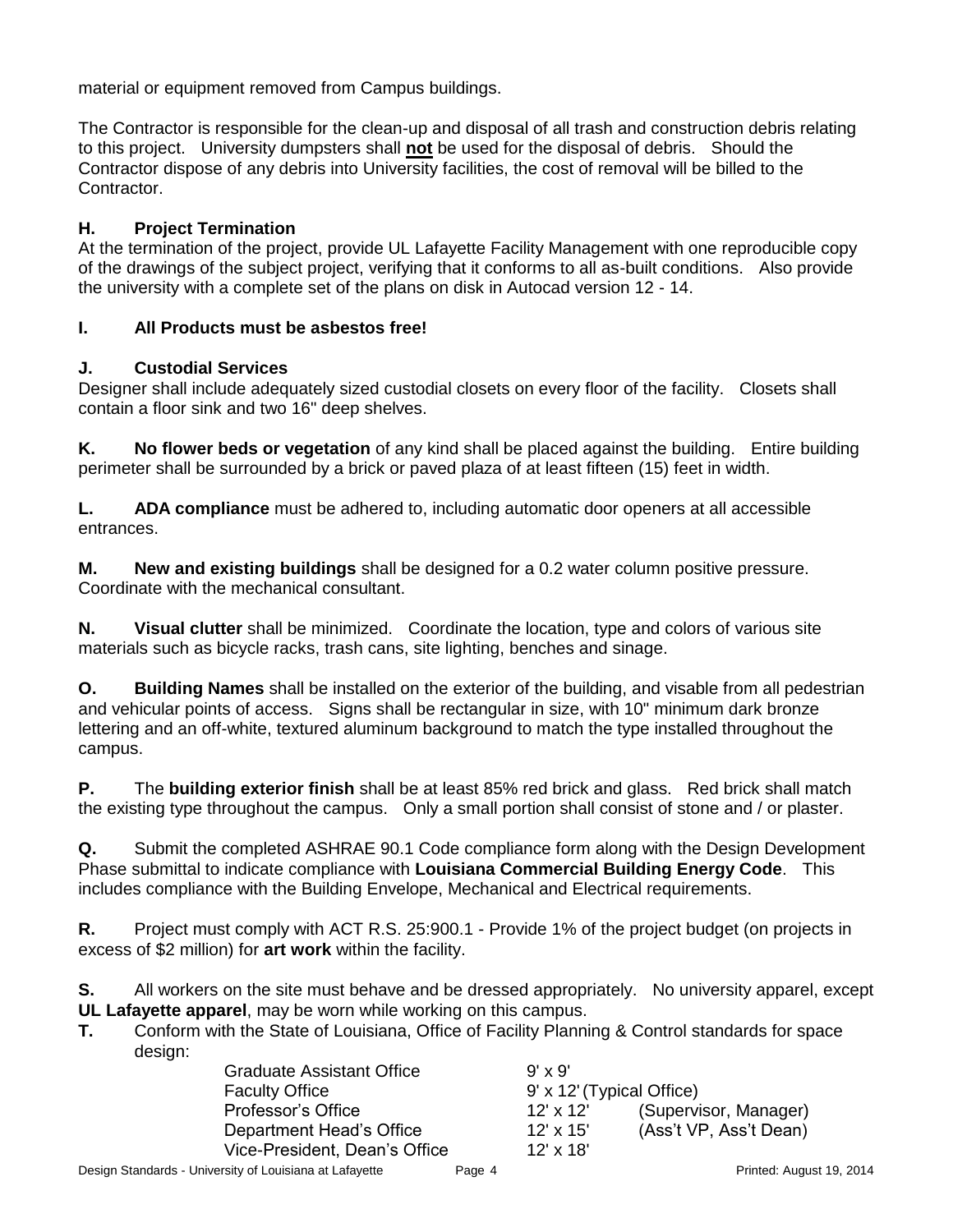President's Office 15' x 21' Additional space guidelines shall conform to the following: Classrooms 15 square feet per person Laboratories 40 square feet per person Shared Office 80 square feet per person Reception w/ seating 10 square feet per person Conference 17 square feet per person Resource Center 20 square feet per person

## **DIVISION 2 SITEWORK**

- **A. Termite treatment** shall be provided on sub-grade full under concrete slab. Provide 2 year bonded guarantee for material and installation with an optional renewal warranty.
- **B.** Contractor shall be held responsible for providing earth surfaces finished to give **positive gravity drainage** away from the buildings and walks in area of new construction. Finished slopes shall be free from irregularities, hollows, or depressions.
- **C. All barrier fencing shall be industrial grade, black, ornamental steel fencing to match the type at ML Tigue Moore Baseball Stadium. Ameristar, Montage industrial ornamental steel fencing**
- **D. Ground floor slab elevations** shall be above adjacent streets, parking lots and at or above the 100 year flood plain. **Confirm final finish floor elevation with University personnel prior to completion of Construction Document phase.**
- **E.** The University has several **card access gated parking lots**. Any additional card access controllers must be compatible with the existing system. Further information can be obtained from the Department of Parking and Transit.
- **F. Steel pipe bollards** are required adjacent to buildings where service vehicles back in to load/unload.

#### **J. Existing Vegetation**

- 1. Before a new structure is designed to be located on university property, the UL Lafayette Facility Management Grounds Manager shall be consulted. An Autocad inventory of all campus trees is available for this consultation.
- 2. Structures should not be located within twenty (20) feet of tree driplines unless a variance is granted by the Grounds Manager. Special preservation techniques shall be employed when variances are granted for construction near campus trees.
- 3. A temporary fence shall be constructed completely around designated trees or other vegetation for protection during construction. The exact location of the fencing shall be located and detailed on the construction documents. No activity of any kind shall occur within the fenced in areas. This includes the storing of materials, supplies, and excavated soil, as well as, the parking or travel of any vehicle or equipment.
- 4. Trenching necessary for utilities shall be designated to avoid crossing within the drip line of trees. Contact the Grounds Manager for special techniques needed for performing this work.
- 5. Pruning which is necessary to facilitate any type of construction shall be performed by a licensed Arborist approved by the UL Lafayette Facility Management Grounds Manager.
- 6. Instead of providing planting material in existing flower beds, the university prefers that beds be provided with hardwood mulch and a manually operated underground irrigation system for coverage throughout the bed.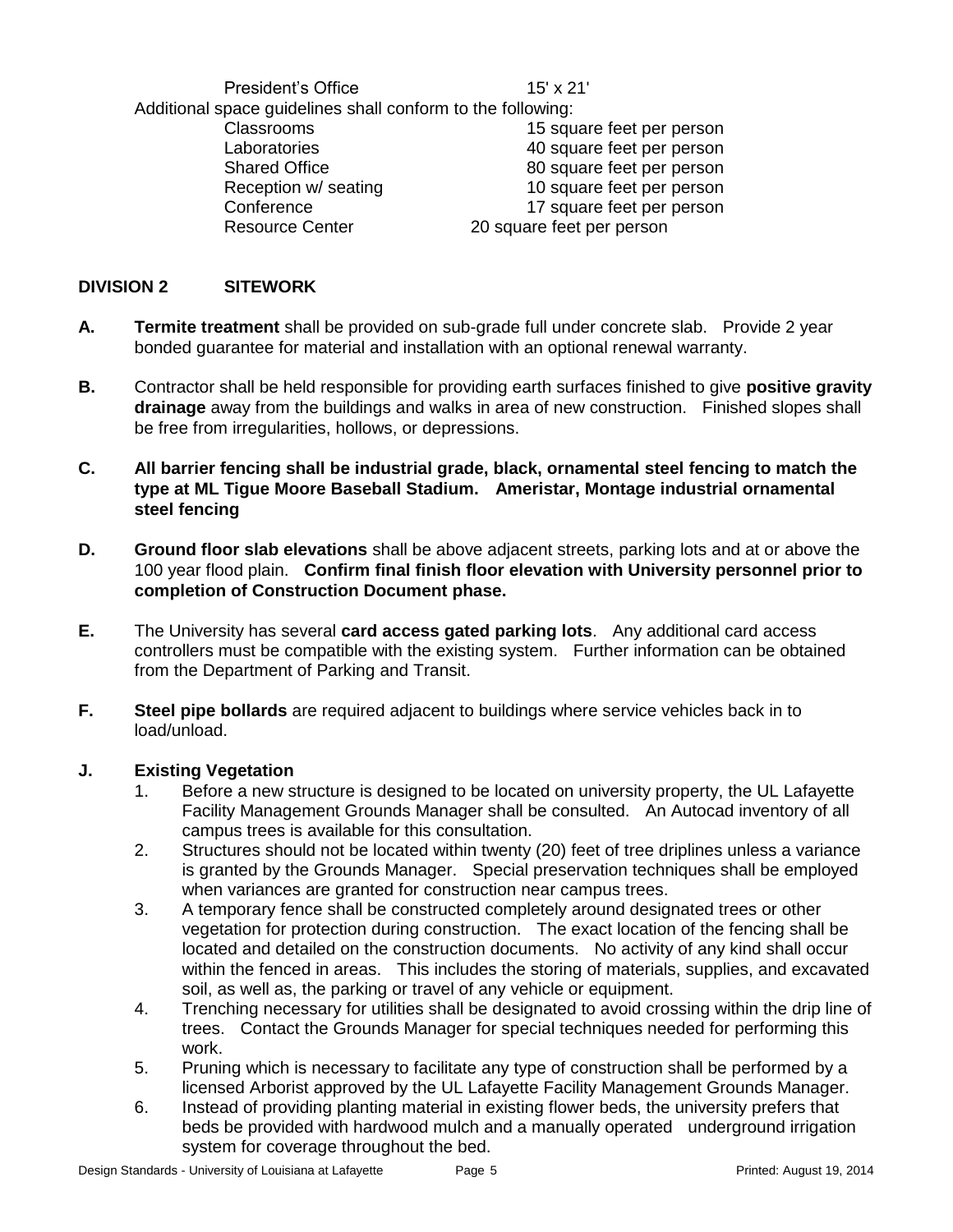## **K. New Vegetation**

- 1. All landscape plans must be designed by a Landscape Architect. **Before a new building is designed** on university property, the Landscape Architect shall consult with the UL Lafayette Facility Management Grounds Manager. An Autocad inventory of all campus trees is available for this consultation.
- 2. No flower beds or vegetation of any kind shall be placed against the building. Entire building perimeter shall be surrounded by a brick or paved plaza of at least fifteen (15) feet in width.
- 3. All flower beds (both new and existing) shall contain no planting material. Provide hardwood mulched beds with a manually operated underground irrigation system for coverage throughout the bed.
- 4. All new trees shall conform with the university master landscaping plan. Contact the UL Lafayette Facility Management Grounds Manager for details relative to this master plan.
- **L.** All projects requiring **material storage on the job site** shall have an approved staging area determined prior to construction. This site shall be shown on the contract documents.

## **M. Concrete Walks**

- 1. Recommended width of concrete walks shall be 15'.
- 2. All concrete walks shall be reinforced with fiber mesh or an approved alternate.
- 3. Concrete walks shall have a minimum depth of 5" and have a non-slip surface finish.
- 4. All walks shall meet the latest ADAG and NFPA requirements.

## **N. Parking Lots**

- 1. The general design to maximize use of parking areas on the UL Lafayette campus is to employ a 90 degree parking space 9 feet wide and 18 feet long and a bay width of 60 feet for a double bay and 42 feet for a single bay.
- 2. Handicapped spaces must comply with the latest ADA standards.
- 3. Layout of all parking areas must be approved by the Department of Parking and Transit before implementation.
- 4. Tree plantings should be included in all new parking lots. Tree wells in parking lots are not recommended. It is required that a ten (10) foot planting strip be located between each bay of double loaded parking bays. Tree locations should be arranged in order to minimize the visual impact of parking lots. Concrete curbs should be installed on the perimeter of all parking edges.
- 5. Light standard locations should be considered relative to tree plantings in order to avoid dark areas in parking lots.
- **O.** New and existing buildings should be constructed with permanently installed **bicycle racks** to provide adequate bicycle storage for the anticipated type and occupancy count for the building (i.e. high student usage would require more than high research or administration usage).
- **P. All streets and driveways** must meet highway standards for construction and maintain a minimum width of 24' for two way traffic and 12' for one way traffic. Signage and other traffic control devices should conform to the Manual on Uniform Traffic Control Devices.
- **Q. Trash Dumpsters** shall be located in accessible areas and incorporated into the building site design.
- **R. Trash Containers** shall be provided adjacent to building entrances and areas of outdoor gathering spaces. UL Lafayette standard is WebCoat 32 gallon trash receptacle Model # TR 32, Dome Top Model # DOME 32 and Liner Model # LINER 32.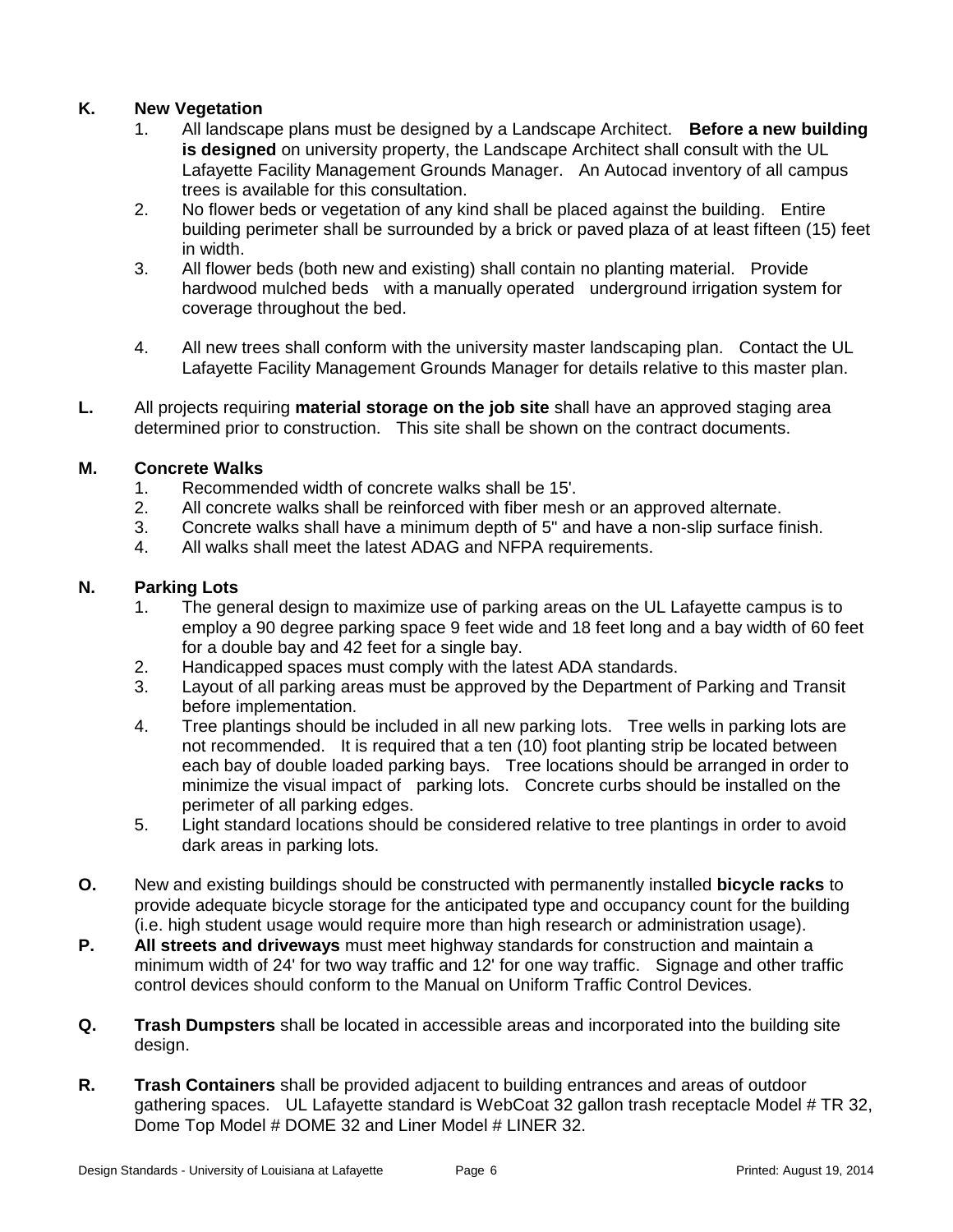- **S. Cigarette Dispensers** shall be Rubbermaid RCP 9W30, Black Tuscan style type. These shall be mounted at least 25' from any building entrances.
- **T. Benches** shall be WebCoat 6' contoured back and arms, black Model # B6WBMODERNPSM.
- **U. Bike Racks** shall be Landscape Forms bicycle rings (Inground Mount). <http://www.landscapeforms.com/en-US/site-furniture/Pages/ring-bike-rack.aspx>
- **V. Bicycle Shelters** shall be "Parachute" custom model, 12' x 39'-7" by Duo-Gard Industries Inc., 40442 Koppernick Road, Canton, Michigan 48187. Phone (734) 207-9700, Fax (734) 207-7995, website [www.duo-gard.com](http://www.duo-gard.com/)
- **W. Exterior Pole Lights** shall be the traditional Acorn style mounted on a 12' pole. Sternburg A850/5P-PT/4712TFP5-BK/150HPS-MULTI/RE5G/PEC2-E/BK. Replace all existing light poles on the project site with this design.
- **X. Brick Pavers** shall be Pathway Red bricks as manufactured by Pine Hall Brick Company, Inc., PO Box 836, 634 Lindsay Bridge Road, Madison, North Carolina 27025

## **DIVISION 3 CONCRETE**

**A.** Plain and reinforced concrete work to comply with the latest A.C.I. code.

#### **DIVISION 4 MASONRY**

**A.** UL Lafayette requires the use of "red" brick to match adjacent buildings. Ragin Cajun Modular (60% Red / 40% Burgundy) as manufactured by Cherokee Brick Company, 3250 Waterville Road, Macon, Georgia (800-277-2745)

#### **DIVISION 5 METALS**

**A.** All exterior steel ladders, stairways, landings, supports, etc. shall be hot-dipped zinc coated (Galvanized). Where the architectural appearance is of great significance, alternate finishes may be considered.

## **DIVISION 6 WOODS and PLASTICS**

**A.** Exterior wood shall be chemical pressure treated where in contact with the ground and exposed to weathering.

## **DIVISION 7 THERMAL and MOISTURE PROTECTION**

- **A.** All roofing details shall conform to the NRCA (National Roofing Contractors Association) Roofing and Waterproofing Manual.
- **B.** All sheet metal details shall conform to the SMACNA (Sheet Metal and Air Conditioning Contractors National Association) Architectural Sheet Metal Manual.
- **C.** Designer must adhere to the State of Louisiana, Office of Facility Planning Roof Standards.
- **D.** Minimum slope on flat roof reroofing shall be 1/4".
- **E.** All roof metal work shall be 16 oz. copper unless otherwise noted.
- **F. Roofing contractor shall respond within 24 hours to leak repair requests by the University.**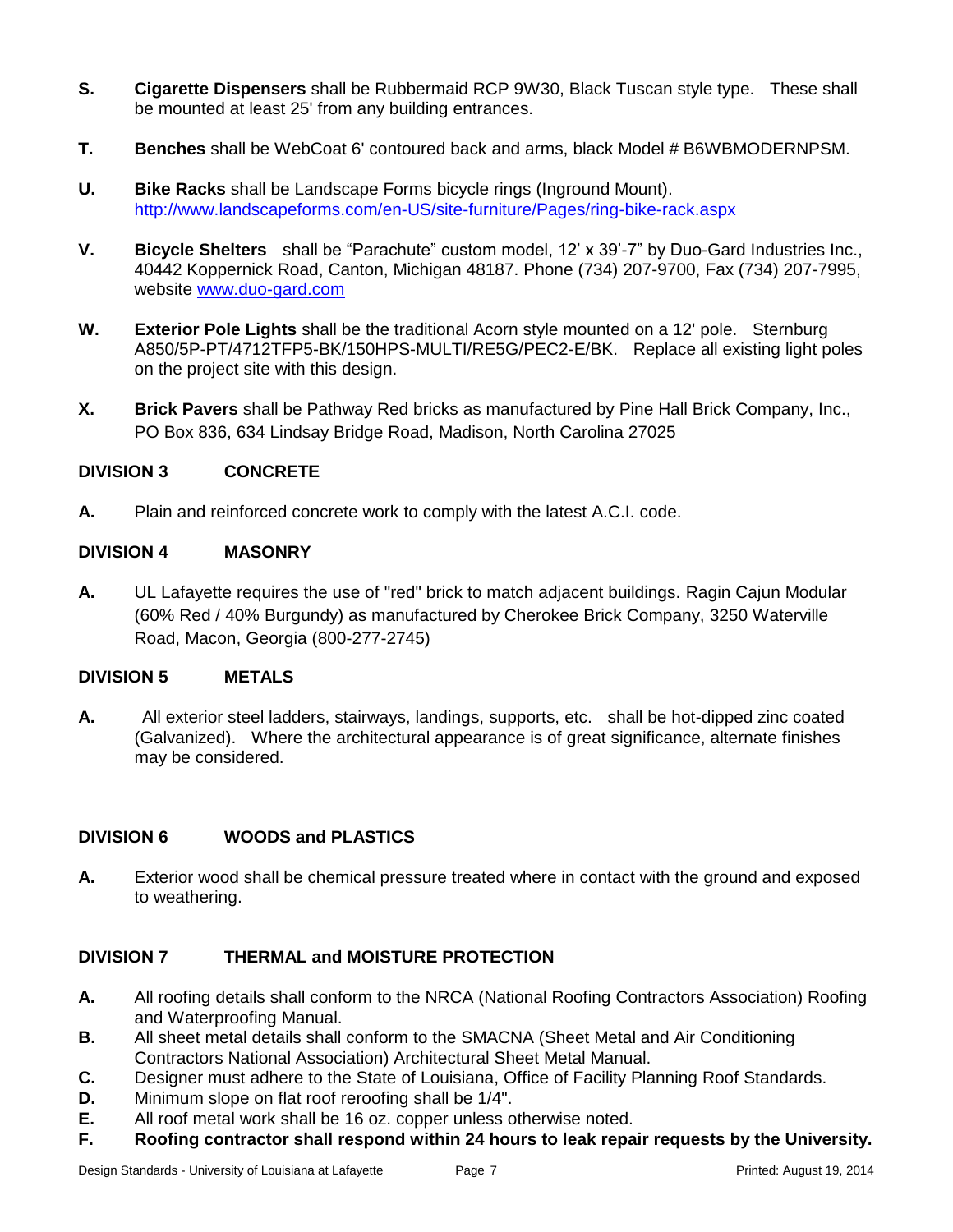- **G.** The University discourages the use of skylights, sloped glazing and glass atriums.
- **H.** Exterior masonry caulking shall be a high performance gun-grade polyurethane sealant successfully tested for joint movement of +/- 50%.
- **I.** Roof hatches shall be a minimum 3' 0" X 3' 0", galvanized metal with 1" rigid insulation. Provide hold open arm and one point spring latch with pad locking provisions.
- **J. Careful pre-planning must be made to allow for easy maintenance access to the roof for repairs.**
- **K.** Exterior wall insulation shall be a minimum R-19 and ceiling/roof insulation R-30.
- **L.** Batt insulation is preferred to blown insulation. Where insulation is installed in roof areas, wire mesh will be used to support the batts within the roof rafters.

## **DIVISION 8 DOORS and WINDOWS**

## **A. Doors**

Interior doors should generally be 1 3/4" solid wood core doors or insulated, raised panel, metal doors. Particle core will not be accepted. Sliding wood doors shall not be used. All doors shall be at least 36" wide. All door frames shall be metal.

All classroom doors, stairwell doors, and corridor doors shall have vision panels ( $5" \times 20"$ ).

Exterior aluminum doors should be equal to Kawneer "350" with a minimum bottom rail of 6 1/2" and side and top rails of 3 1/2".

## **B. Finish Hardware and Specialties**

ADA compliance must be adhered to, including automatic door openers at all accessible entrances. Contractor shall provide test certification of automatic door operation.

Provide 1" electrical conduit from the telephone/data room to all exterior doors to allow for the installation of card accessed locks and/or telephone intercoms.

Contractor shall furnish all locks, construction cores, lock cylinders, levers, conversion kits, service equipment, and spare parts. All material must be compatible the BEST LOCK system in order to guarantee continuity in the university's existing system.

With reference to new buildings the locks and cylinders must be able to accept BEST cores.

With reference to remodeling of existing buildings (including additions to existing buildings) the locksets shall be changed throughout the building to conform with the BEST system.

All cylinders and cores to be interchangeable with Best (figure 8, seven pin) interchangeable cores. Contractor shall furnish permanent, uncombinated cores along with two blank keys for each lockset. UL Lafayette will handle the keying of all locks.

The University standard lock is a heavy duty mortise lockset with one piece escutcheon trim and screwless lever assembly. We want to list as acceptable products - premium grade Best, Sargent, Corbin-Russwin, or Schlage locksets.

Provide access control at specified openings as required by the Department of Public Safety.

Hardware schedules must be approved by the University prior to fabrication. The University shall retain a copy of the final hardware schedule for its file. The University's copy shall include catalogue cuts for each item of hardware, along with a parts availability list.

All equipment rooms shall be lockable.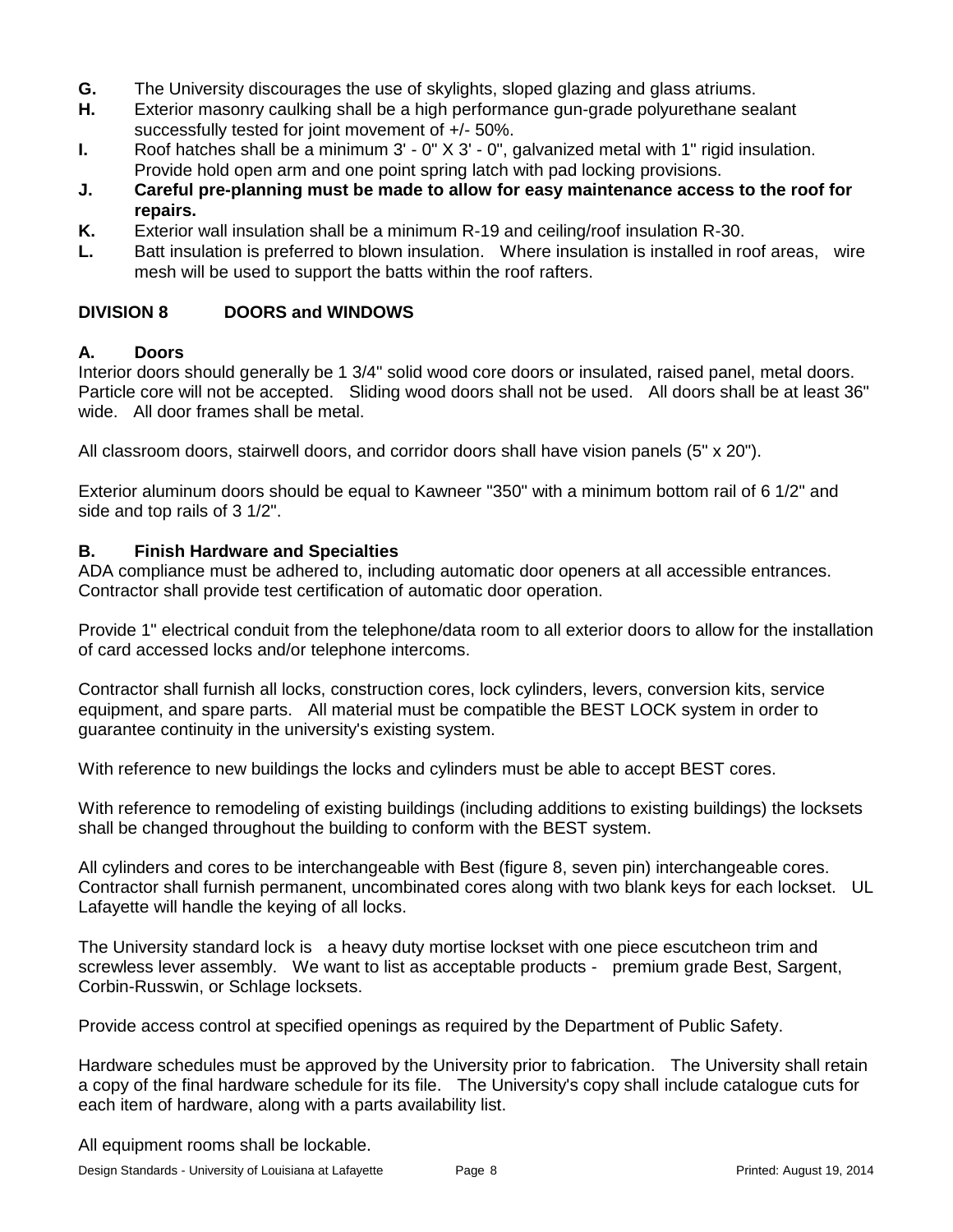## Products:

- A. Manufacturer UL Lafayette uses the "BEST LOCK" system throughout the campus. All hardware must be compatible with the BEST system.
- B. Provide silencers on all hollow metal door frames.
- C. Dust Door Strikes: Where pairs of doors occur and thresholds are not required, automatic flush bolts #10402 and regular flush bolts are required, the bottom bolts shall be furnished with dust proof strikes #1040-18 and 487-B and 489-B respectively.
- D. Wrought Box Strikes: Wrought box strikes shall be provided for all locks.
- E. Curved Lip Strikes: curved lip strikes shall be provided for all locks which have latching bolts excepting those doors which are equipped with astragals. Two inch straight lip strike to match existing will be required for new locksets specified in wood frames.
- F. Locksets: Locksets and latchsets shall be lever type (ADAG approved) which will accept BEST interchangeable cores.
- G. Closers: The UL Lafayette standard is Dorma # 7605-PS-4-PA-SNI-AL. Closers shall be adjusted to meet ADAG push/pull and delay requirements.
- H. Exit devices: The University prefers the use of pad type panic devices where possible. Acceptable products are Von Duprin 9827 NL and 9827 DT at double doors and Von Duprin 98 NL for single doors. Use removable mullions on double door sets. Do not use concealed vertical rod types.

#### **No hold open closers or fusible link closers are allowed.**

- J. Hinges: The university prefers the use of full mortised pivot hinges similar to Hager # 495, 496 & 497.
- K. Finish: Finish shall be as follows:

Door Closers, thresholds, door bottoms, mullions & sound seals - Manufacturer's standard brushed aluminum

Push plates, pull plates, kickplates - Stainless steel (US32D)

Panic bolts, locksets, misc. items and butts - Dull chrome (US26D)

Provide five year warranty on closures, locksets and panic devices.

Certification: Architectural Hardware Consultant shall impact complete installation and certify that hardware and installation has been furnished and installed in accordance with manufacturer's instructions. Provide 3 copies of certificates to Architect.

#### **C. Windows**

- 1. Windows shall be energy efficient, bronze tinted, insulated glass with low "E" coating to improve thermal performance.
- 2. Special glazing for impact resistance (lexan) and sound abatement (laminated glass)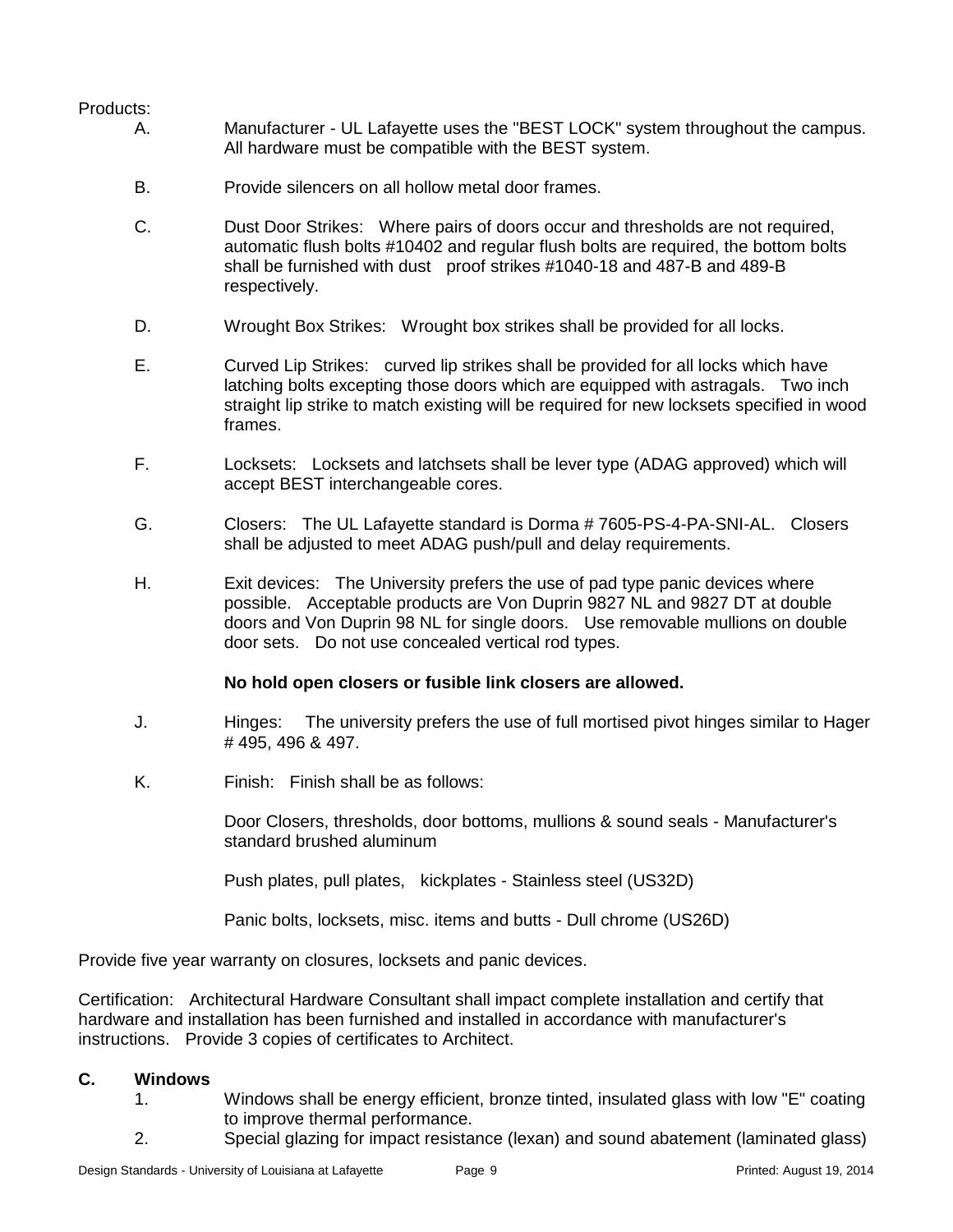shall be specified as needed.

- 3. All windows located in restrooms, locker rooms or dressing rooms shall have obscure glass.
- 4. Windows shall **not** be operable, unless approved by Facility Management.
- 5. Match the pre-finished single-hung windows that are installed throughout the campus.

## **DIVISION 9 FINISHES**

UL Lafayette requires the use of durable, low-maintenance finish materials throughout all facilities. The following is a breakdown of finishes required. Any deviations from this must be approved by UL Lafayette Facility Management Director.

## **A. Corridors, Lobbies and other high traffic areas:**

Floor Terrazzo Base Terrazzo or Painted CMU Walls Painted Plaster or CMU Ceiling Acoustical Tile

## **B. Offices, Classrooms, Labs, Conference Rooms:**

| Vinyl Tile                                  |
|---------------------------------------------|
| Rubber Cove (4" only)                       |
| Painted Plaster, CMU or Sheetrock           |
| <b>Acoustical Tile or Painted Sheetrock</b> |
|                                             |

#### **C. Restrooms:**

| Floor   | Ceramic Tile                                                 |
|---------|--------------------------------------------------------------|
| Base    | Ceramic Tile                                                 |
| Walls   | Ceramic Tile to 60" AFF minimum and Painted Sheetrock above. |
| Ceiling | Acoustical Tile with All Aluminum Grid or Painted Sheetrock  |

## **D. Telephone / Data Rooms:**

| Floor   | <b>Vinyl Tile or Sealed Concrete</b>                           |
|---------|----------------------------------------------------------------|
| Base    | Rubber                                                         |
| Walls   | Painted fire retardant gray (all sides and edges) 3/4" Plywood |
| Ceiling | <b>Acoustical Tile</b>                                         |

All telephone/data equipment room walls shall be covered with three-quarter inch (3/4") indoor grade plywood to a height of eight (8') or to the ceiling, whichever is lower. All plywood backboards must be painted with two coats of nonconductive, fire-retardant paint. Due to dusting characteristics of concrete, all such interior surfaces shall be painted or tiled and finished in a light color to increase illumination. Paint should be free from turpentine.

## **E. Painting**

- 1. Paint coatings to be the top grade manufactured by Benjamin Moore, Devoe, Sherwin Williams or approved equals.
- 2. Flat paint is not allowed except on ceilings and on unusual areas as approved by the University.
- 3. Interior wood doors shall receive a natural or stained finish.
- 4. All colors must be approved by UL Lafayette Facility Management prior to submission to the Contractor.
- 5. Industrial coatings are to be used in corrosive environments when applicable.
- 6. **Paints containing lead are not permitted.**
- 7. Epoxy paint is not permitted.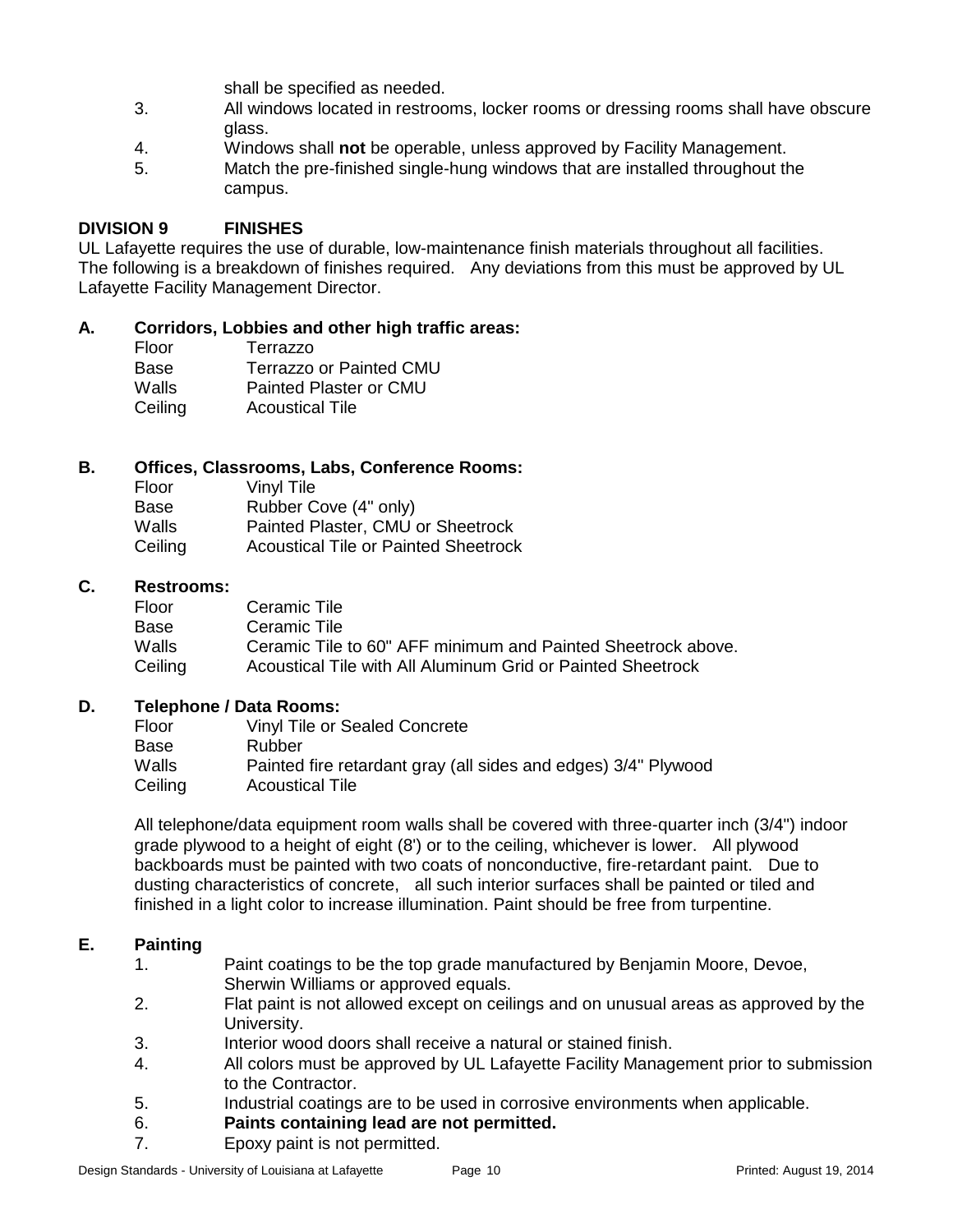- **F. Acoustical tile ceilings** shall be non-directional, 2' x 2' only. No 2' x 4' ceiling grids are allowed. The university stocks Armstrong - 1728 Fine Figured non-sag ceiling tile. USG Radar Clima Plus may also be used as a substitute. In wet areas use Armstrong ALPrelude Plus XL, 15/16" aluminum exposed grid, White, baked-on paint finish, grid as scheduled with minimum 12 gauge aluminum hang wires, with Ceramaguard #605, Lay-in ceiling tile.
- **G. Carpet** is not recommended. When used, the university prefers a high quality, 28 ounce, solution dyed, level loop carpet installed using the glue down method. In executive office areas a 36 ounce, cut-pile carpet installed over 1/4" thick, 8 pound rebond pad w/ reinforcing mesh (Lifetime Warranty).

## **DIVISION 10 SPECIALTIES**

- **A. Room numbering signage Before the commencement of construction documents**, the architect shall submit to UL Lafayette Facility Management for review, a room numbering layout that will serve as a record for both the construction documents as well as for the ordering of room sinage for the construction project.
- **B. Designer must submit** samples of the proposed signage to UL Lafayette Facility Management for approval **BEFORE** final specifications are prepared.
- **B.** The University prefers metal trim **bulletin** and **dry erase boards.**
- **C.** The University requires floor supported head rail braced **toilet partitions**. Partitions and doors shall be solid plastic with the color continuous throughout the product.
- **D.** The **toilet paper, paper towel & soap dispensers** will be provided by the University and installed by the contractor.
- **E. Mirrors** should be provided with theft-proof locking device.
- **F.** Unless codes provide otherwise, the University prefers **fire extinguishers** rather than fire hoses. Fire extinguisher cabinets shall be provided in corridors only. Fire extinguishers for general purpose shall be ABC multi-purpose dry chemical. Cabinets shall be semi-recessed, lockable with break-glass doors.

## **DIVISION 11 EQUIPMENT**

**A.** Approximately ten percent (10%) of all fixed table arm auditorium or classroom seats in each room shall be left handed.

## **DIVISION 12 FURNISHINGS**

**A.** Mini Blinds shall be provided at all windows throughout the facility.

## **DIVISION 13 SPECIAL CONSTRUCTION**

**A.** Pre-engineered steel building wall and roof panels shall have a 20 year non-prorated warranty on the finish coating.

## **DIVISION 14 CONVEYING SYSTEMS**

Design Standards - University of Louisiana at Lafayette Page 11 Printed: August 19, 2014 **A. The type of elevator** to be used shall be Otis, Thyssen, Dover, Montgomery, Vertical Express,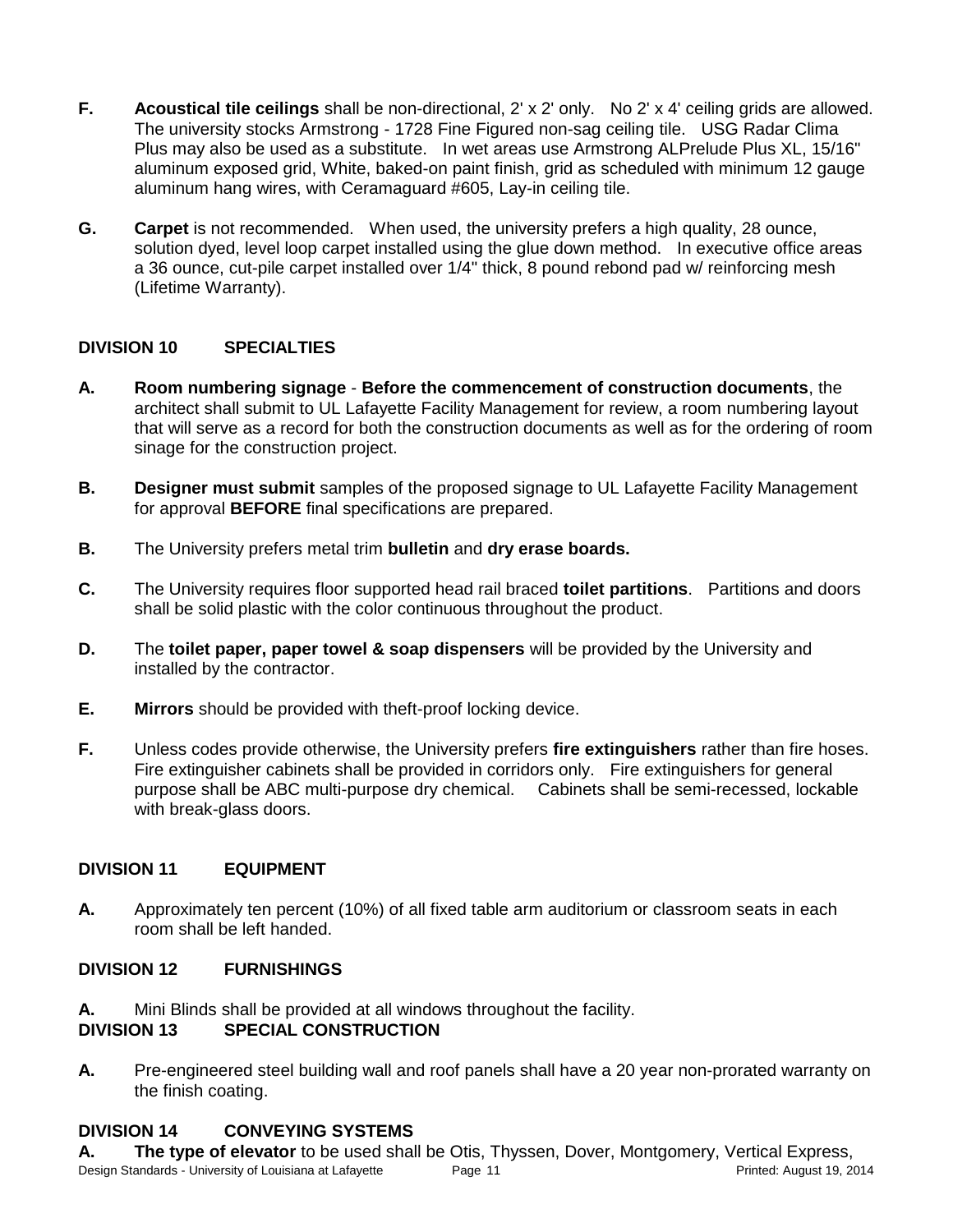Elevator Controls, Motion Controls, or be a model approved by UL Lafayette Facility Management, capable of being adequately serviced in the area of the project. Oil hydraulic elevators should not be used when total travel exceeds 40' vertically. Operation and maintenance manuals, diagnostic books, complete wiring diagrams and parts catalogs shall be delivered to the University prior to final acceptance of the project.

**B. Elevator maintenance** including all labor and materials shall be specified for a one-year period from the date of final building acceptance. **The elevator contractor must respond to normal call backs within 1 hour & entrapments within ½ hour during this warranty period.**

**C. All elevator plans & specifications** must be reviewed and approved by an Elevator consultant (State's Consultant) hired by the State of Louisiana, Division of Administration, Office of Risk Management. To identify this person, contact (225) 342-8500 or **Error! Hyperlink reference not valid.**. All elevator plans and specifications must be compliant with ASME A17.1. Before the University will accept the elevator as constructed, the State's Consultant must inspect and accept the elevator as constructed in compliance with all applicable sections of ASME A17.1, and any applicable State and other codes.

**D. Contractor shall provide** the university with the appropriate diagnostic equipment necessary to identify and troubleshoot all programmable controller diagnostic trouble codes including software, hardware, cables, dongles, security keys & all documentation.

**E. Contractor shall provide** a laminated schematic of the elevator drawings on the wall of the elevator equipment room. These drawings shall include a complete set of wiring diagrams for every elevator circuit and printed circuit board.

**F. Elevator shall contain** a ADA approved, hands-free two-way communication system which shall be wired directly into the first floor communications room.

## **DIVISION 15 MECHANICAL**

## **A. GENERAL**

Consultants shall explicitly follow all applicable criteria listed. Any variation from these criteria must be approved by UL Lafayette Facility Management.

- 1. Cooling towers shall be induced draft, cross-flow design with the fan driven by a geared speed reducer (no belt drives). Fan motors shall be controlled by a variable speed drive.
- 2. Water chillers shall be of a high pressure design using HFC-134A. Chillers up to 200 tons shall be screw design and above 200 tons shall be centrifugal. Chillers shall be as efficient as possible with a NPLV no greater than 0.5 kw/ton.
- 3. All zones shall be clearly marked on supply ducts at air handling units.
- 4. Air handlers shall be fitted with drain clean-outs.
- 5. All air handlers and pumps shall have safety drip pans complete with piping to drains. Each A/H unit drain shall be piped separate from its drip pan drain.
- 6. Filters shall be throw-away pleated high efficiency type. Permanent type not acceptable.
- 7. Air handler access panels shall be removable bolt-on hinged and gasketed type.
- 8. All duct work shall be galvanized metal gauges of acceptable to SMACNA standards (Duct board is not acceptable).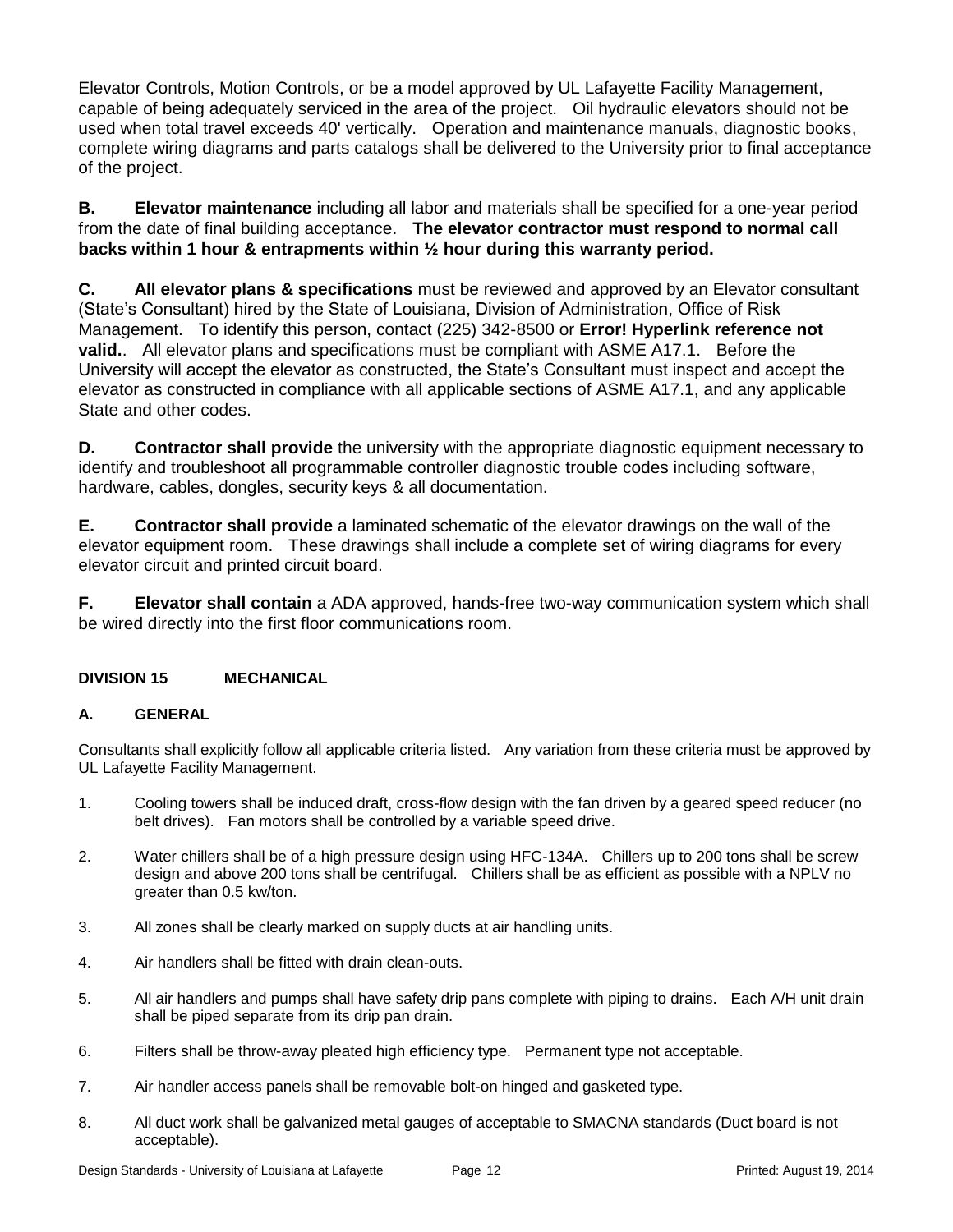- 9. Spacial consideration shall be given in equipment room sizing and equipment positioning to assure adequate clearance for each of shaft and bearing removal and replacement and etc. A minimum three feet (3') clearance shall be provided all around all equipment to provide accessible work area. **All mechanical equipment shall be drawn to scale on the plans in all phases of the work.**
- 10. Simplified valving instructions shall be provided on a durable chart in the equipment room and all corresponding valves shall have numbered permanent tags.
- 11. All air diffusers shall have proper design and locations as to evenly distribute air to all parts of the room.
- 12. Three complete sets of equipment manuals and "as built" control diagrams shall be supplied to UL Lafayette Facility Management.
- 13. All insulated piping shall have a vinyl jacket color coded to the ASHRAE standards. All piping and conduit shall be painted in accordance with the ASHRAE piping color code.
- 14. All piping shall be clearly labeled for identity and flow direction on straight pipe runs, close to valves and adjacent to all change-in-directions, or where pipes pass through walls or floors.
- 15. All new buildings shall be connected to the campus central chilled water loop system when possible. Size coils on 45<sup>°</sup>F chilled water and a ten degree temperature rise. Use two-way water valves on air units with a 5% building flow, bypass at worst case condition. Install a two-way valve with pressure control at building entrance. Chillers shall be interlocked with the chilled water pumps, condenser water pumps, and pressure differential switch so that no chiller can operate if water is not flowing.
- 16. Air handler fan curves shall be supplied to UL Lafayette Facility Management.
- 17. Provide double doors and / or roll-up doors on equipment rooms.
- 18. Sewer lift pumps are to be avoided if possible. If it cannot be avoided, they shall be of a design acceptable to UL Lafayette Facility Management.
- 19. All air handlers shall have dial-type thermometers and pressure gauges on supply and return lines.
- 20. Use of fan-coil units is not allowed.
- 21. Sleeve bearings on cooling towers are not acceptable.
- 22. Sleeve bearings and center bearings on A/H units are not acceptable.
- 23. Testing and Balance

All work performed by the balancing agency shall be done in accordance with "National Standards for Field Measurements ad Instrumentation, total system balance Volume 1, Number 81226", published by the Associated Air Balance Council. Follow all FP & C guidelines.

- 24. Low pressure duct work shall be hardcast sealed or equal.
- 25. All control air lines shall be hard drawn copper.
- 26. Starting of all large motors must be coordinated with the University so as not to add to the peak occurring between the hours of 8:00 a.m. and 4:00 p.m.
- 27. Areas requiring special environmental control should be discussed with UL Lafayette Facility Management on a case-by-case basis.
- 28. Identify major mechanical equipment (AHU's, pumps, motor starters, valves, etc.) with permanent tag or nameplate.
- 29. Put similar functions on an AHU. That is, don't mix labs and offices.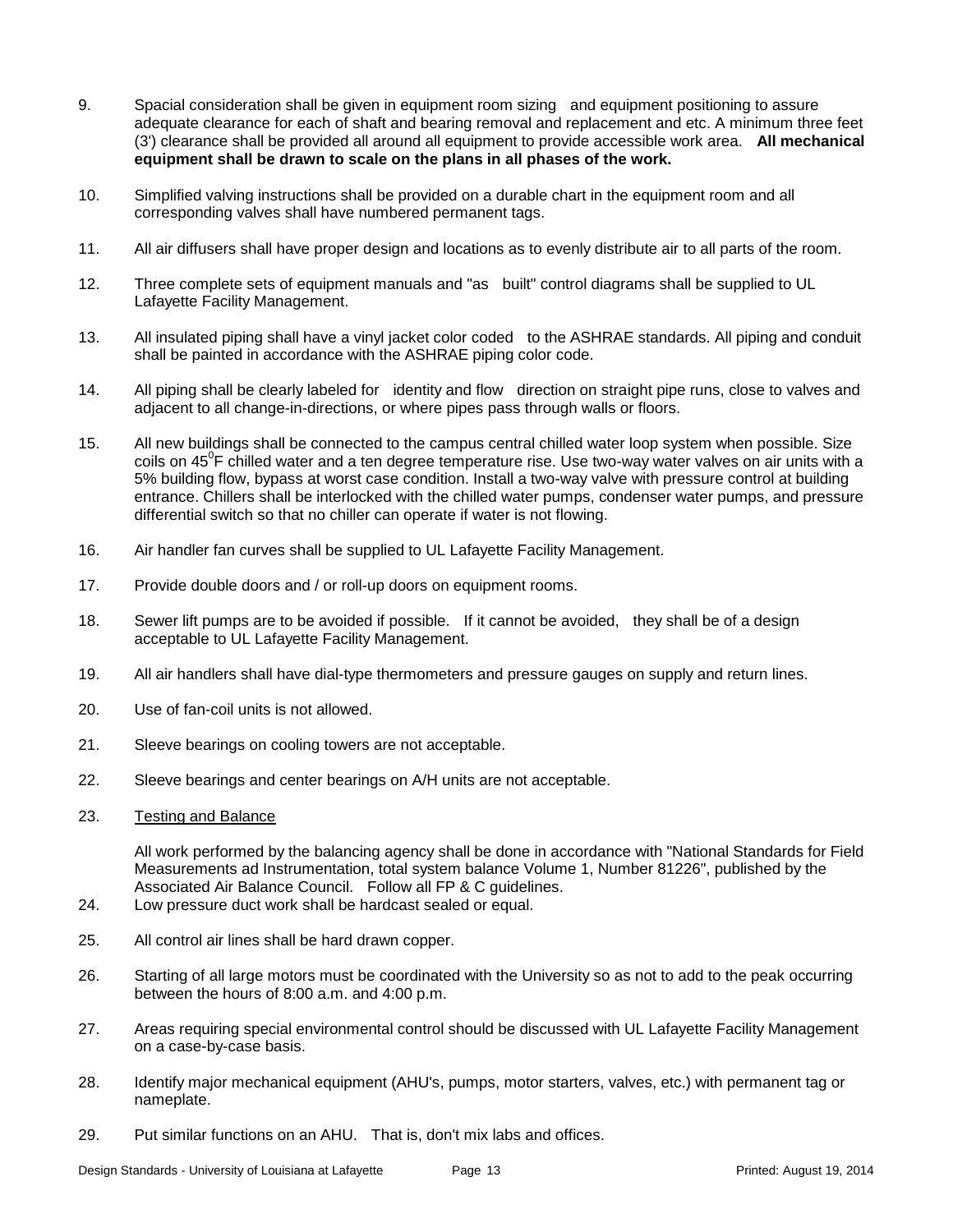- 30. Do not mix air streams to achieve temperature control except for special areas.
- 31. Use variable frequency controls on variable speed drives.
- 32. All utility lines to be minimum of 24" below grade and all high voltage electrical shall be encased in red concrete.
- 33. Non-metallic underground utility line shall be equipped with a tracer wire.
- 34. All HVAC control systems shall be Direct Digital Control tied to campus energy management system.
- 35. Chillers' minimum chiller efficiency shall be discussed with UL Lafayette Facility Management on a case by case basis.
- 36. All AHU's shall have re-heat capability for humidity control.
- 37. When determining cooling needs for Telecommunication / Data rooms, size for a room with internal volume of 1-1/2 times the volume of the equipment room. Communications Room will require cooling even when the building is in the heat mode. In general, the temperature (after installing communications equipment) should be no less than 50 degrees Fahrenheit and no greater than 78 degrees Fahrenheit. The room shall be well ventilated and maintain a humidity of less than 70% (noncondensing).
- 38. At least ten pipe diameters distance must be maintained between the flow meter and nearest pipe fitting.
- 39. Designer must provide an analysis of energy efficiency of natural gas versus electricity for building heating and cooling. This should be submitted in the Schematic Design Phase.
- 40. Fresh air shall be supplied to air handler units according to Article 62 of the latest ASHRAE standards.
- 41. New and existing buildings shall be designed for a 0.2 water column positive pressure. Coordinate with the architectural consultant.
- 42. Air handlers shall be double-wall construction.

#### **B. Specifications for energy efficient motors**

- 1. Motors shall have minimum and nominal full load efficiency which will meet or exceed the values listed in attached table when tested in accordance with NEMA test standards MG112.53a, IEEE Test Procedure 112. Method B, using accuracy improvement by segregated loss measurements. The minimum efficiency shall be guaranteed.
- 2. Motors to have Class B insulation. Motors to be drip-proof for indoor applications and totally enclosed fan-cooled for outdoor applications.
- 3. Power factor on all motors 3 Hp an larger to be minimum of 90%. Use capacitors if necessary.
- 4. Motors controlled by VFD's shall be rated for inverter duty.

#### **C. Energy Management Control System**

1. Scope

The energy management and automatic temperature control (EM/ATC) system shall be an extension/expansion of the existing UL Lafayette EM/ATC network that currently serves the various campus buildings. The system additions shall be fully integrated with the existing data communications network to further utilize the capability of the network, to insure uniformity and standardization of the equipment and to preclude the purchase of additional and/or redundant systems. No EM/ATC system(s), which cannot directly interface with the existing network, peer to peer communication bus, operator workstations, operating software, programming software and application software will be accepted. The system shall be complete in every respect and shall include all labor, materials, equipment, engineering, supervision, hardware and software programming required for a complete and operational system.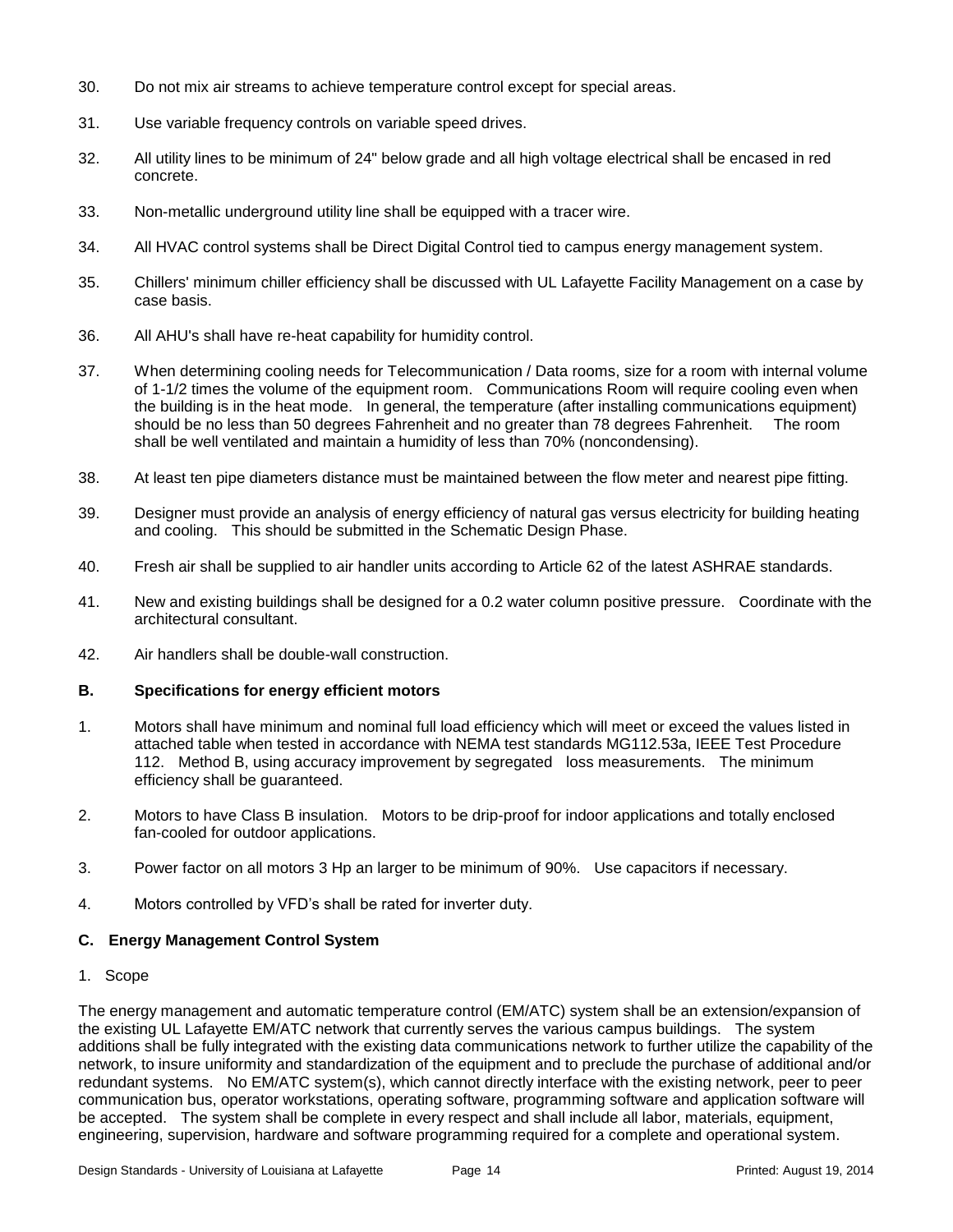All temperature control shall be accomplished via direct digital control (DDC) with electronic sensors and electronic actuators, unless specifically noted otherwise. The EM/ATC system shall include electrical interlocking of motor starters and other equipment supplied as part of the heating, ventilation, and air conditioning systems.

Bids for the equipment shall be limited to that manufactured by Johnson Controls or Siemens only - NO EXCEPTIONS.

Single source responsibility of the EMS manufacturer shall include calibration and checkout of the stand-alone subsystems, as well as, the complete operation of the integrated system.

#### **D. Plumbing Requirements**

- 1. Only ball valves are acceptable. Gate valves can only be used on 2" or smaller pipe.
- 2. Each restroom shall have valves on hot and cold water supply branches.
- 3. Other branch lines on hot and old water shall have accessible valves.
- 4. Each floor shall have a main valve on hot and cold water.
- 5. Each floor shall have at least one other section valve on main branch.
- 6. All hot water lines shall have adequate insulation (fiberglass with foil covering).
- 7. All sewer piping underground below building floors and foundations shall be schedule 40 PVC. Soil line 5'-0" or more away from building/structure may be schedule 40 PVC pipe with WV fitting unless otherwise restricted by code or local government ordinances.
- 8. Clean-outs to be installed at each restroom on soil stacks and main drains. Clean-outs shall be installed at horizontal 1/4 bends on main drains, at drain terminals, and at 75 feet intervals on main drain.
- 9. Floor drains shall be installed with perforated, hinged covers.
- 10. Catch basins shall have cast iron grates a minimum size of 24" X 24".
- 11. Storm drain lines shall be connected to storm sewers at manholes or catch basins.
- 12. All gas pipe shall be installed with branch valves and main valves to each floor. Valves shall be installed at connection to all appliance and fixtures.
- 13. UL Lafayette does not have, and does not desire to maintain, a master meter situation, therefore, each building designed on this project shall have a separate gas meter. Any multi-building connection to the project gas meter must be piped above ground.
- 14. All air handler drains shall be PVC or copper pipe with WV fittings. All condensate drains located in air plenums shall be copper.
- 15. Waste stacks shall be installed within 10 feet of air handler units to provide drainage connections from units and secondary pans.
- 16. All air handler drains shall be installed with clean-outs on traps, 1/4 bends, and waste stacks.
- 17. All air handler secondary pans shall be elevated a minimum of 4" above grade to provide sufficient grade on drain lines.
- 18. All air handler drain lines shall be a minimum size of 1-1/2" I.D.
- 19. All fire hydrants shall be installed with valves.
- 20. All fire main valves shall be installed with adjustable valve service boxes.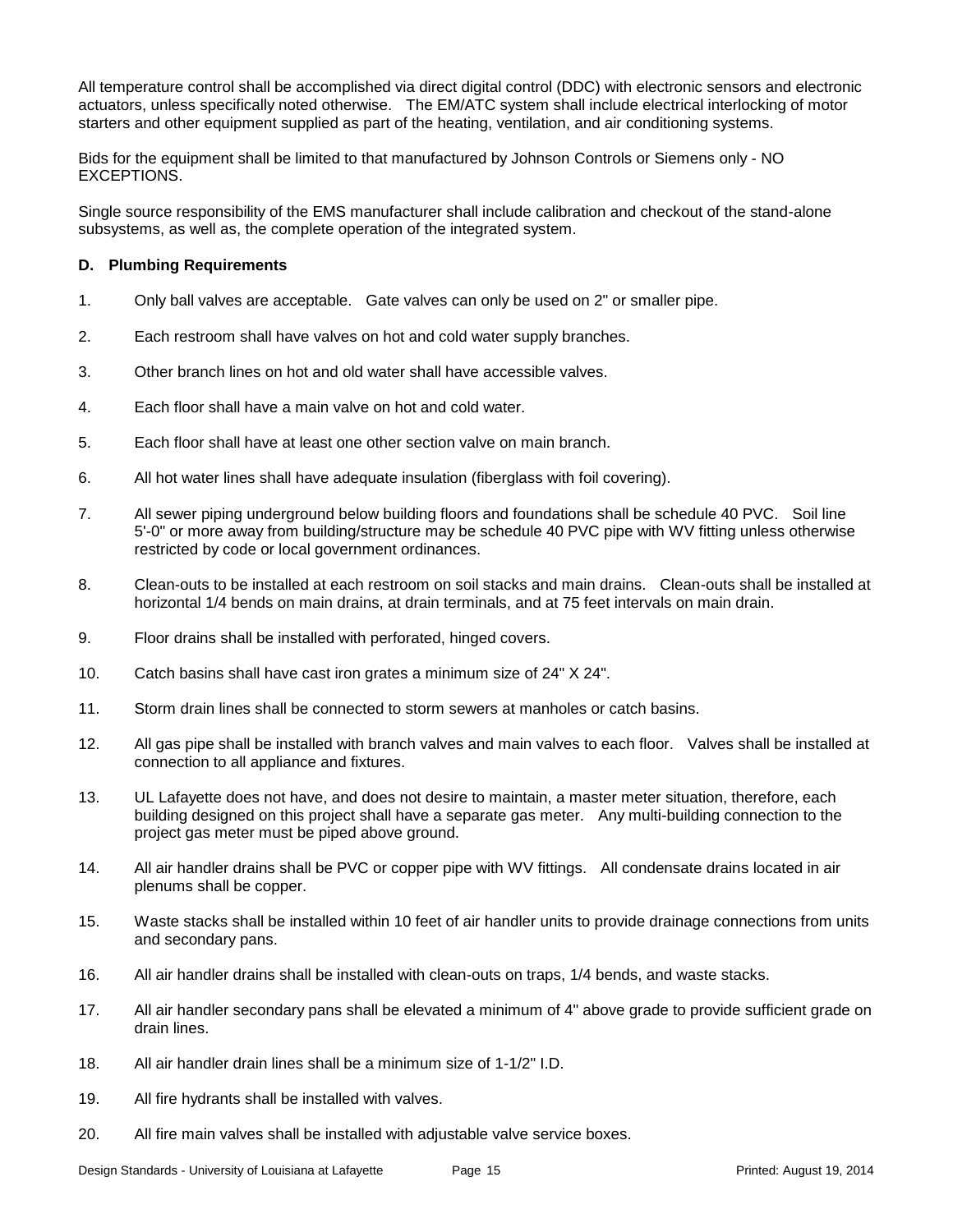- 21. All valve service boxes shall have enlarged bases.
- 22. All urinals shall be individual type, vitreous china with water saving flush valve for water conservation, except where indicated otherwise by the University.
- 23. Install a meter on all gas & water lines to all University buildings.
- 24. Provide an analysis of energy efficiency of natural gas versus electricity for domestic hot water in the Schematic Design Phase. Check FP & C regulations regarding domestic hot water in academic/office facilities, as hot water may not be allowed.

#### **E. PUMPS**

- 1. General
	- A. Pumps to 50 HP shall be end suction with mechanical seals.
	- B. Pumps over 50 HP shall be horizontal split case with mechanical seals.
	- C. Hot water circulators shall be Thrush, Bell and Gossett or Armstrong.
	- D. Pump selection shall not exceed 75% of rated capacity with all pumps.
	- E. All pumps shall include spare seals or packing.
	- F. Provide temperature and pressure gauges on supply and return lines of hot water, chilled water, and condenser water pumps.
- 2. Condensate Pumps:
	- A. Consult with UL Lafayette Facility Management when used.

#### 3. Sump Pumps:

- A. Sump pumps shall be equipped with float switches.
- B. Sump pumps shall have minimum 2" discharge at pump.
- C. Sump pumps shall be equal to Hydromatic.
- D. No vertical type sump pumps shall be usee. Type shall be submersible.
- E. Sump pumps shall be minimum 1/2 HP designed for 190 F water and 3/4" solids.

#### 4. Sewer Pumps:

- A. Consult with UL Lafayette Facility Management before using any sewer pumps.
- B. Sewage pumps shall be surface mount self-priming equal to Ghorman-Rupp or Hydromatic.
- C. Submersible pumps shall be equal to Hydromatic or Weil.
- D. Check valves and gate valves shall be installed on all discharge lines.
- E. If vertical sewage pumps are used with permission from the University, necessary room shall be allowed for removal of pump.
- F. Install equipment above pumps to facilitate removal.
- G. If vertical pumps are installed in pits, connections shall be above the pit--no connection in pits.

#### **F. Specifications for Design and Installation of Water Treatment Equipment.**

#### WATER TREATMENT EQUIPMENT:

The Contractor shall furnish and install one (1) conductivity controller complete with interconnecting wiring, two (2) electronic chemical metering pumps, one (1) 1" contract meter, and one (1) solenoid bleed valve with necessary interconnecting wiring, tubing and piping.

#### CONDUCTIVITY CONTROLLER:

The controller shall be microprocessor based: menu driven industrial type conductivity controller with relay activation on/off control outputs. 0-20,000 microsiemen control range displayable a 16 character, backlit LCD display. Additionally adjustable high/low alarm points with output relays and 4-20 ma output.

The controller shall provide four programmable, non-concurrent operational modes for inhibitor feed using either feed as percent of bleed, feed and bleed with limit timer, percent of time, or water meter triggered feed.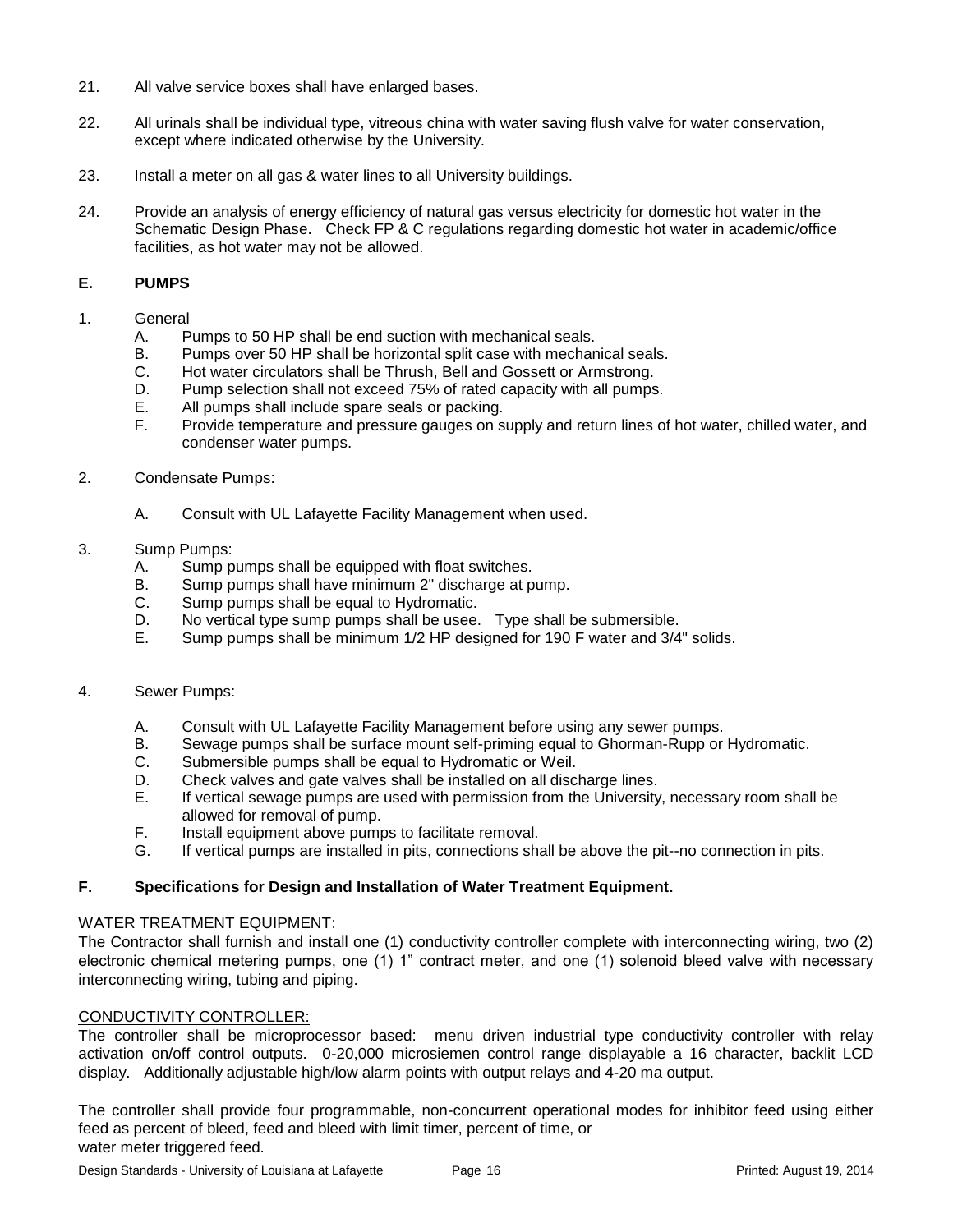The controller shall provide two independent programmable biocide feed functions programmable in cycle modes of 1 to 4 weeks. Additionally, an adjustable pre-bleed function based on time or conductivity and programmable lockout feature shall be provided for each individual biocide feed. LMI model DC-4500111A3.

#### CHEMICAL FEED PUMPS:

Chemical metering pumps shall be positive displacement Liquifram type pumps. Output volumes shall be adjustable while pumps are in operation from zero to maximum capacity of 24 gpd. Adjustment shall be by readily accessible knobs, one for changing stroke length and the other for changing stroke frequency. Both knobs are to be located opposite the liquid end. On-off switch shall be integral with frequency control. Chemical pumps shall be capable, without a hydraulically backed diaphragm, of injecting chemicals against pressures up to 110 psi. The pump drive shall be totally enclosed with no exposed moving parts Microprocessor electronic pulser shall be fully encapsulated. Electronics shall be housed in rear of the pump for maximum protection against chemical spillage. Maximum power consumption shall not exceed 22 watts per hour under full speed and maximum pressure conditions. To eliminate need for pressure relief valve, Liquifram shall automatically stop pulsing when discharge pressure exceeds 110 psi. Pump housing shall be of chemical resistant glass fiber reinforced thermoplastic. All exposed fasteners shall be stainless steel. Calces shall be cartridge type and renewable by replacing only the cartridge. Pump head and fittings shall be of PVDF construction. Mode; AA151-498-SI.

A total of 16 feet of polyethylene tubing shall be provided per pump complete with compression connections. A foot valve with integral one piece strainer shall be provided for the suction lines, and an injection check/back pressure valve with 12" NPT male connection for the injection point. The injection check valve shall incorporate a dilating orifice which prohibits scale formation and accumulation of crystalline deposits.

The chemical feed pumps shall be as manufactured by Liquid Metronics Division (LMI Milton Roy, Model number AA151-498-SI (110 psi) capable of pumping a maximum of 1 gallon per hour of chemical or approved equal. (Total of two (2) required).

Chemical feed pump shall be compatible with the remote programmable controller and shall be of same manufacture.

4. Chill water and Hot water Heating Recirculating Systems

All closed recirculating water systems shall have installed a bypass feeder for the application of necessary chemical treatments.

A. Feed System

The by-pass feeder shall include all necessary piping and shut-off valves for installation to each closed recirculating water system.

B. Feed Unit

By-pass feeder shall have minimum capacity of five gallons, and be equipped with an inlet and outlet of 3/4" NPT size.

Feeder shall have a fill opening on top and be capable of complete draining once installed.

Feeder shall be designed for maximum pressure of 200 psi and maximum temperature of 212 F.

C. Feeder Installation

By-pass feeder shall be installed into the piping near the circulating pump with connections made into the suction side and the discharge side of the pump.

Where inlet and outlet piping is located, there shall be 3/4" shut-off ball valve between connections to piping.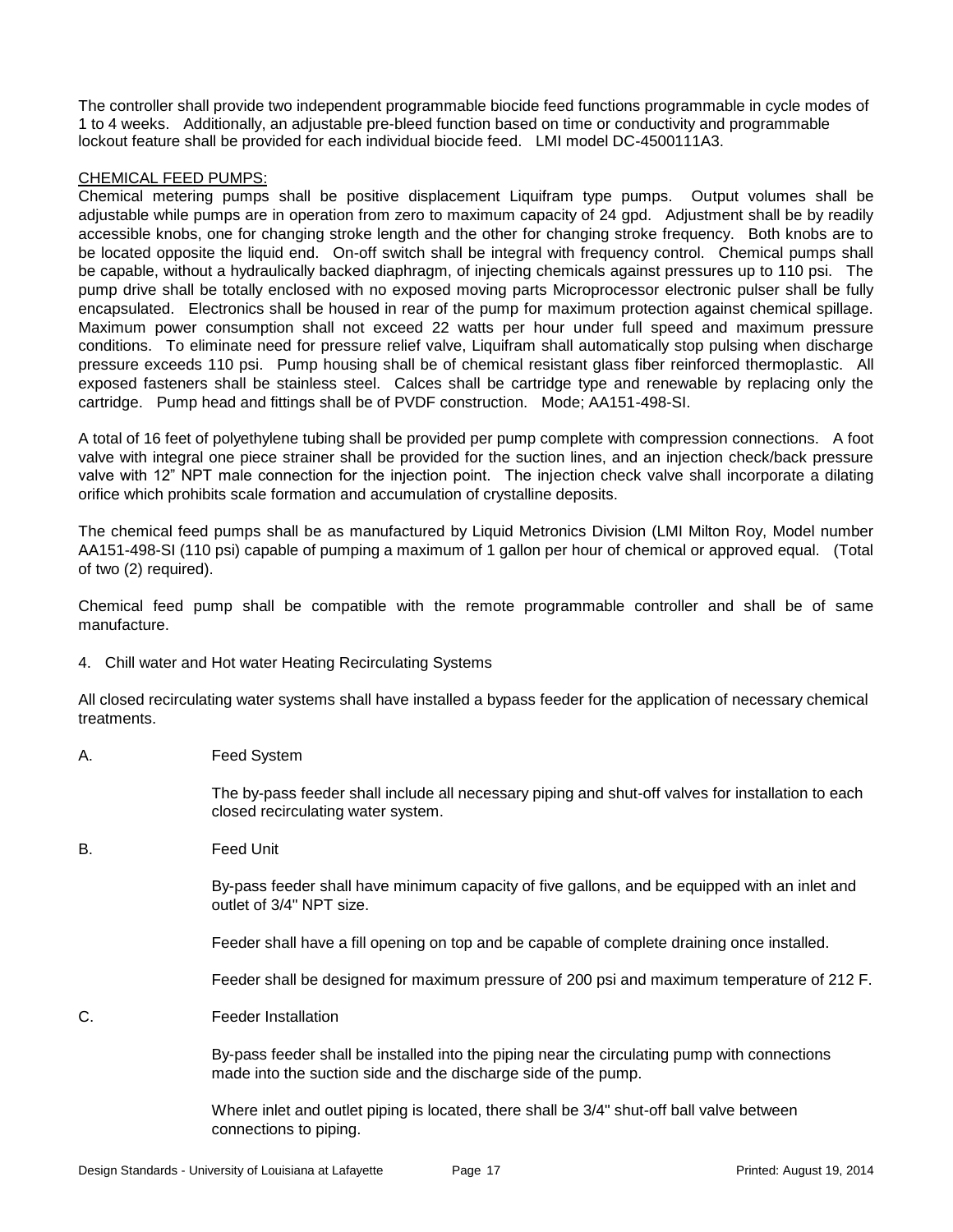Feeder shall be installed across the circulating pump where discharge side of pump connects to inlet, forcing chemical treatment through outlet into suction side of pump.

D. **General Sampling Points** 

Sampling points shall be installed on all manual and continuous blowdown lines on steam boilers, boiler feed water pumps, condensate pumps and receiver tanks, deaerator heating units, condenser water circulating pumps, chill water circulating pumps, and hot water heating circulating pumps.

Sample points to be fitted with pet cock or ball valve.

If temperature of water being sampled is greater than 100F, sample shall be provided as stated in Section F.2.i.

#### **DIVISION 16 ELECTRICAL**

#### **A. General**

- 1. See Division 1 for general information and Division 2 for Site Lighting.
- 2. Provide 3 bound sets of Operation and Instruction manuals. Include submittal data on power centers, transformers, meters, lights, fire alarm system, sound systems, telephone equipment, etc.
- 3. Use the following guidelines for lighting design.

| Corridor                | $20-30$ F.C.                             |
|-------------------------|------------------------------------------|
| <b>Offices</b>          | 50-70 F.C.                               |
| General                 | 50-70 F.C.                               |
| Accounting (Close Work) | 70-90 F.C.                               |
| Classrooms              | 50-70 F.C.                               |
| General                 | 50-70 F.C.                               |
| Auditorium Type         | 50-70 F.C. (Have multi-levels available) |
| <b>Drafting</b>         | 90-120 F.C.                              |
| Labs                    | 90-120 F.C.                              |
| General                 | 50-70 F.C.                               |
| High Intensity          | 90-120 F.C.                              |

- 4. Use copper wire, buss bars, panel boards and transformers.
- 5. Provide 30% spare spaces in each panel (minimum of 6).
- 6. Provide full buss bars in spare spaces of distribution gear.
- 7. Provide typewritten panel directory in all distribution panels.
- 8. Provide multiple lighting levels (with switching) in labs, and classrooms.
- 9. Take special care in designing lighting systems where video display tubes are used. Contact Information Networks for input on design.
- 10. Avoid using incandescent or mercury lamps.
- 11. Provide 2 sets of spare fuses for each size.
- 12. Tie fire alarm systems into central station monitoring system as directed by UL Lafayette Facility Management.

Design Standards - University of Louisiana at Lafayette Page 18 Printed: August 19, 2014 13. When providing emergency power, use a generator. Do not use small battery powered UPS systems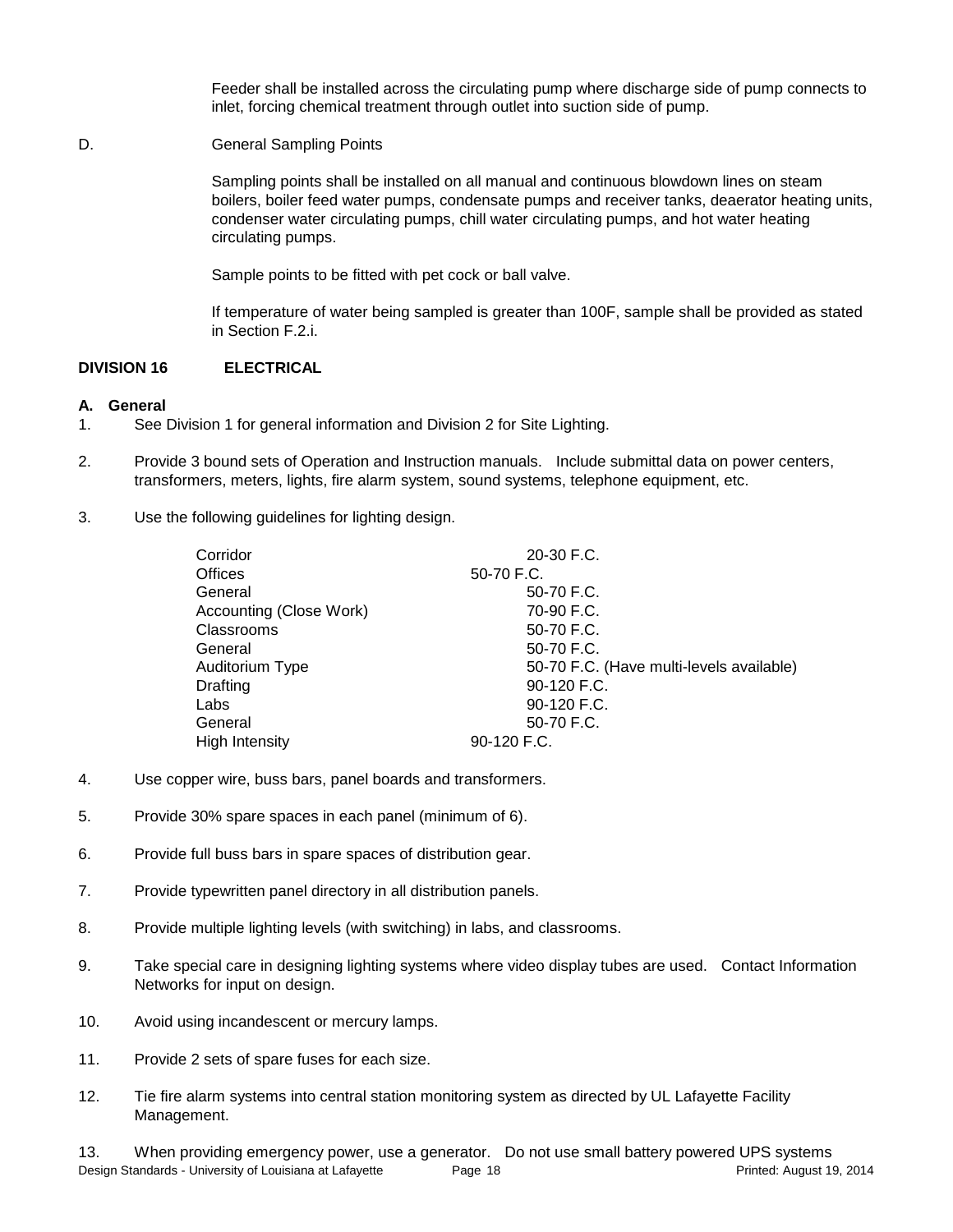scattered around the building. When using generators, they are to be natural gas, air cooled (or self-contained liquid cooling). Consult with UL Lafayette Facility Management before the commencement of design on the need to provide an emergency generator.

- 14. Permanently label all equipment.
- 15. Meter all electrical service (both energy and power).
- 16. Due to the increasing amount of emphasis on high technology, all classrooms shall be designed to be future computer labs. Provide one circuit for every 125 square feet within each classroom.
- 17. Submit the completed ASHRAE 90.1 Code compliance form along with the Design Development Phase submittal to indicate compliance with Louisiana Commercial Building Energy Code.
- 18. Provide 1" electrical conduit from the telephone/data room to all exterior doors to allow for the installation of card accessed locks and/or telephone intercoms.
- 19. Provisions shall be included in the design for Security Cameras, Card Access and Code Blue call boxes. Contact the UL Department of Public Safety for further details.
- 20. The University requires the installation of atomic controlled electronic clocks. These clocks shall be installed in all hallways, classrooms, lounges, break rooms, and lecture rooms. Consult with UL Lafayette Facility Management for more details.

#### **B. Specifications of Primary Cable**

- 1. Primary cable shall be provided with a 40 year warranty.
- 2. Consult with UL Lafayette Facility Management for cable information.
- 3. The cable is to be tested and measured by manufacturer at time of construction per standards listed above for insulation rating, material thickness, length, etc. Each reel is to be tested individually. This information is to be supplied to UL Lafayette for approval prior to shipment. Failure to receive this information will be sufficient grounds to refuse shipment.
- 4. Fire proof all high voltage cable (including splices) exposed in manholes and cable cabinets.
- 5. No splices shall be allowed. All junctions shall be in an above ground sectionalizer.

#### **C. Panelboards**

Consult UL Lafayette Facility Management when needed.

#### **D. High Voltage Switches**

Consult UL Lafayette Facility Management when needed.

#### **E. Dry Type Transformers**

Consult UL Lafayette Facility Management when needed.

#### **F. Liquid Pad Mount Distribution Transformer**

Consult UL Lafayette Facility Management when needed.

#### **G. Conductor Specifications**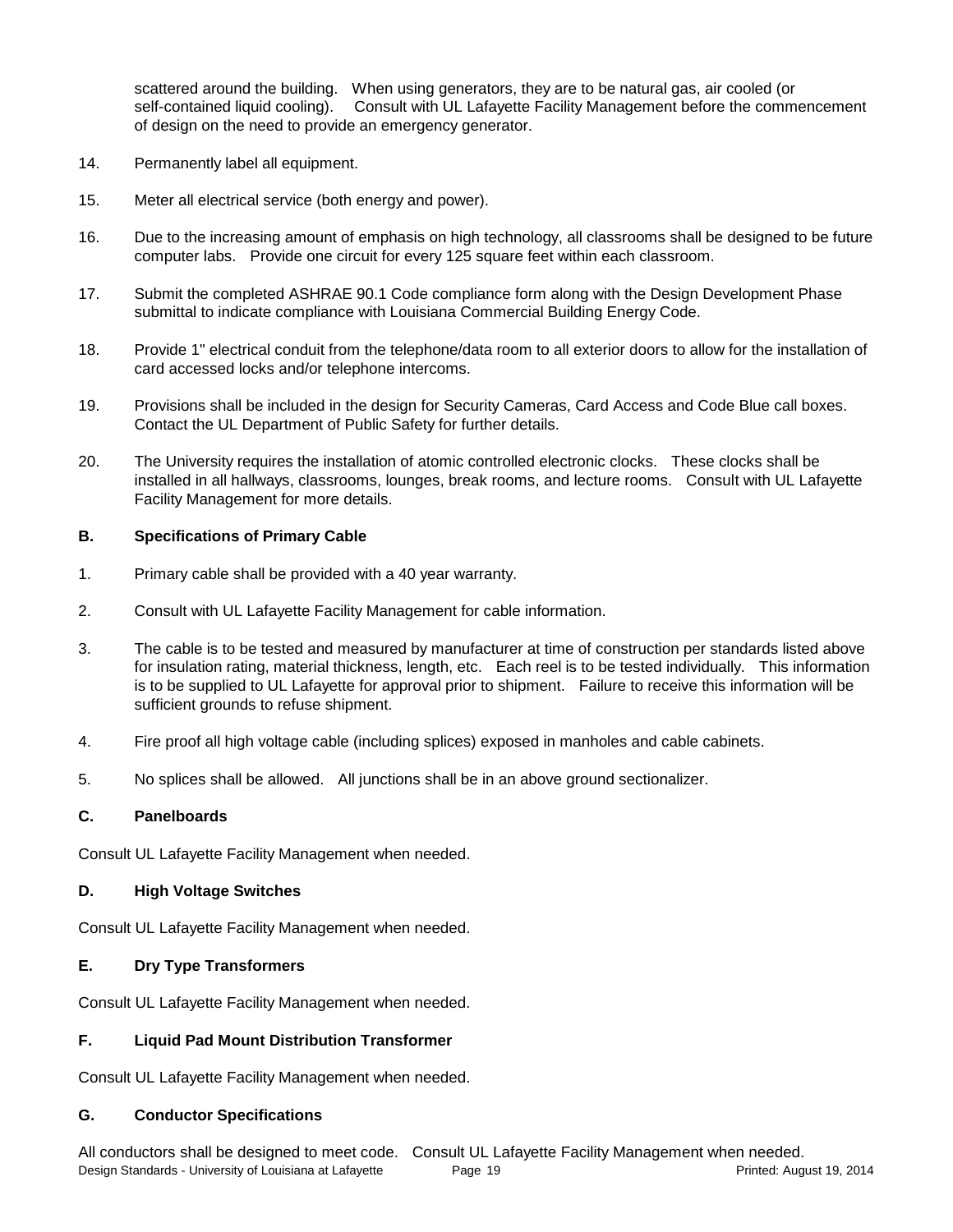### **H. Lighting**

Fluorescent lamps shall be cool white and energy efficient. 48" and 96" lamps are to be T-5 or T-8 using manufacturer's premium energy efficient electronic type ballast.

Fluorescent lamps shall be electronic rapid start, series sequences, high power factor type. Fluorescent ballast shall be Class P, should rated A, and shall be provided with an automatic thermal cutout device to deactivate the ballast when it is overheated. Fluorescent ballast shall be ETL certified as meeting CBM specifications. Ballast shall limit inrush current to value less than steady operating current.

**Incandescent lighting is not to be used.** Justification for specialty use is required.

Each fixture shall be supported independently from the building structure.

Foot candle design levels shall be submitted on new installations.

Where HID lighting is to be primary source of light, a percentage shall have quartz restrike capability.

Lenses for fluorescent fixtures shall be injection molded acrylic prismatic lenses.

The University prefers flexibility in switching of lighting on new installation for energy conservation.

Occupancy sensors shall be used wherever practical.

Rigid steel conduit or intermediate metal conduit shall be used for all primary voltage feeders, all switchboard, buss duct, panelboard and motor feeders, conduit exposed to weather, embedded in concrete slabs and conduit run underground except where non-metallic conduit is specified.

EMT shall be used for branch circuit and control wiring and branch circuits from telephone backboards where these runs are not underground, embedded in concrete or exposed to weather.

Non-metallic conduit shall be for all underground conduit runs larger than 1-1/2" trade size. Non-metallic conduit for high voltage shall be encased in red concrete a minimum of 36" deep and spaced using spacer bars, for both vertical and horizontal spacing. Outside, above ground conduit shall be rigid.

Where dimming is required, provide electronic fluorescent dimming ballast to eliminate the need for dimmed incandescent downlights.

Exterior lighting is generally to be high pressure sodium.

Parking lot light fixtures shall be 400 watt, 208 volt high pressure sodium with integral ballast equal to Lithonia catalog number KVE3SYM208RPV04DFLP1. Color shall be bronze.

Parking lot light poles shall be twenty-five (25) foot round tapered aluminum poles designed for a minimum wind load of 100 mph. Poles shall be equal to Lithonia catalog number RTA257ET35DDB. Color shall be bronze. Poles shall be set on a round, concrete footing that extends 36" above grade.

#### **I. Safety Switches**

NEMA 1 general purpose enclosure unless otherwise noted, metal nameplate front cover mounted containing switch type, catalogue number and HP ratings (both standard and time delay fumes); handle padlockable in the "off" position; visible blades; nonteasible, positive quick-make, quick break mechanisms; Underwriter's Laboratories listed, HP rated meeting Federal Specifications WS-865C NEMA specs K51-1969. Fusible switch shall be NEMA type ND and fuseless switches shall be NEMA type LG.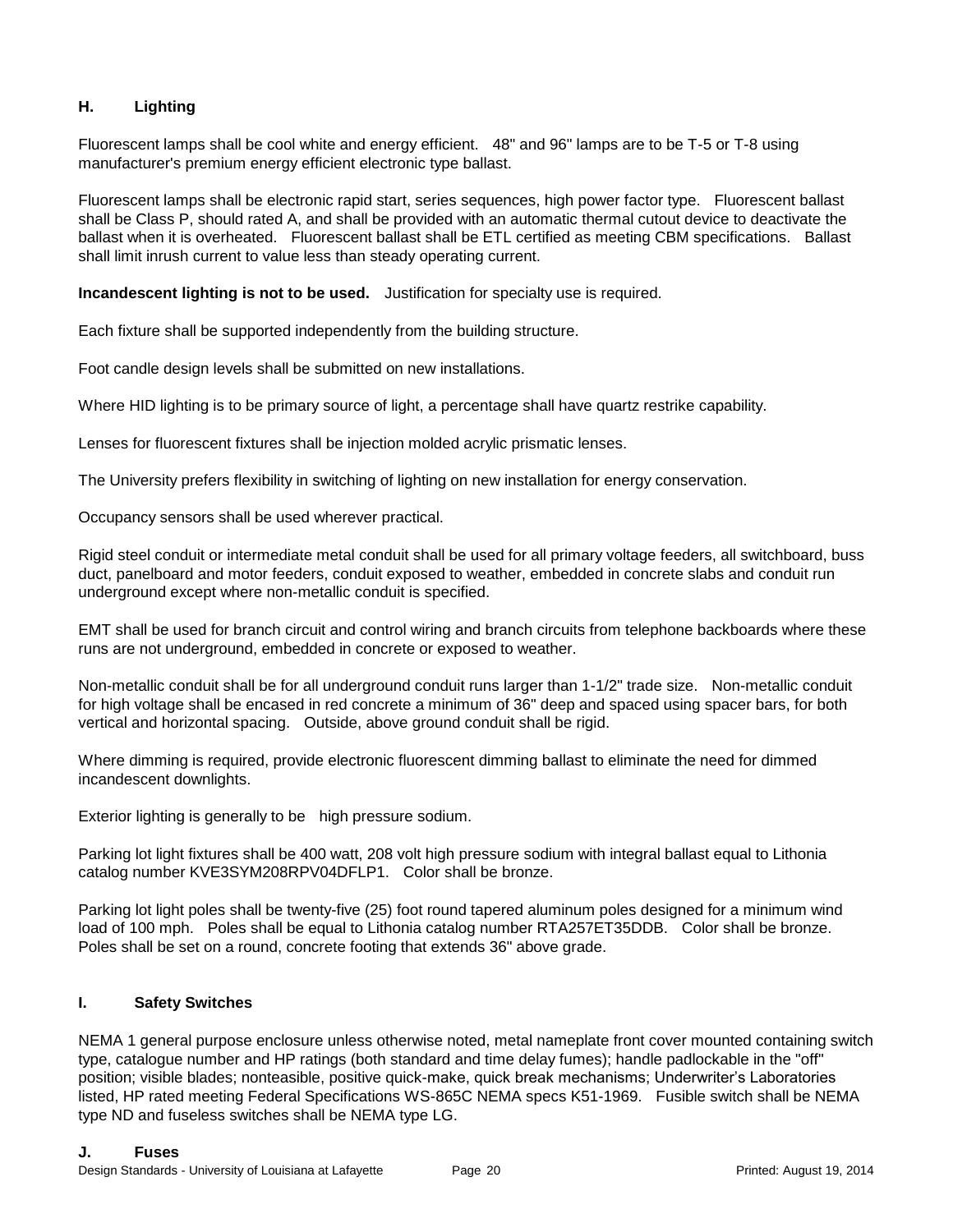Motors shall be fused at 125% full load current with dual element time delay Class K5 fuses. Provide one spare set to owner for each installation.

Toggle switches for control of fractional HP motors shall be manual full voltage starter with overload protection and pilot light.

#### **K. Emergency Lighting**

- 1. For new construction, emergency power for "Exit" signs and egress illumination shall be by central energy generator. The code specified transfer and duration shall be met.
- 2. For renovations to existing buildings, the preferred emergency lighting power source is by central generator pack natural gas fueled, air cooled, with appropriate non-manual transfer switches and duration as code specified. As an alternate, where "emergency lighting systems" do not exist in a building, individual battery powered units are to be considered.

#### **L. Fire Alarms**

- 1. A fire alarm which meets the National Fire Protection Association Code #72 for proprietary, auxiliary, local protective signaling system (or subsequent codes) which covers fire alarm system.
- 2. The alarm selected shall be non-coded, zoned, automatic, low voltage, open circuit, and supervised. Electrical engineer and / or architect shall submit a complete set of the alarm design to UL Lafayette Facility Management for review before bidding this portion of the work.
- 3. The system shall interface telephone lines to the central station monitoring service designated by UL Lafayette Facility Management.
- 4. The alarm shall be powered so as to meet NFPA code requirements for back-up power.
- 5. Subject to appropriate compliance and Underwriters Laboratories Listing, the contractor shall provide fire alarm panel and components made only by Fire Light or Silent Knight, which contain electronics, printed circuit boards, software, and programming that is accessible and serviceable by any licensed fire alarm contractor. No fire alarm components (including those manufactured by Fire Light or any subsidiary therein) which contain proprietary hardware and/or software will be acceptable.
- 6. The contractor shall provide at least two (2) copies of the as built drawings for the fire alarm system. These drawings shall provide, at a minimum, the location of the fire panel, communicators and annunciators, all initiating devices, and notification devices.
- 7. The contractor shall provide training to UL Lafayette Facility Management personnel on the basic operation of the fire alarm, how to silence and reset the alarm, how to identify trouble, supervisory trouble, and alarm conditions, etc.
- 8. The contractor shall provide two (2) copies of the electronic data used to program the fire alarm. This does NOT include the software used for alarm programming, which is usually made available only to licensed alarm contractors. Rather, this requirement is extended only to the programming data file, which the University may need in the event of a future alarm panel failure.
- 9. For addressable fire alarms, the contractor shall program the fire alarm panel such that all devices (initiating, notifying, etc.) can be identified on the panel in clear understandable language (ex. "Duct Detector, Air Handler #2, room 202").

#### **M. UL Lafayette Telecommunications Requirements**

Design Standards - University of Louisiana at Lafayette Page 21 Printed: August 19, 2014 The following requirements are intended to ensure that the design process for any new construction takes all communication factors into account. Depending on the particular construction project, there may be other requirements. The design process should take into consideration that where utilities such as gas, water, and sewer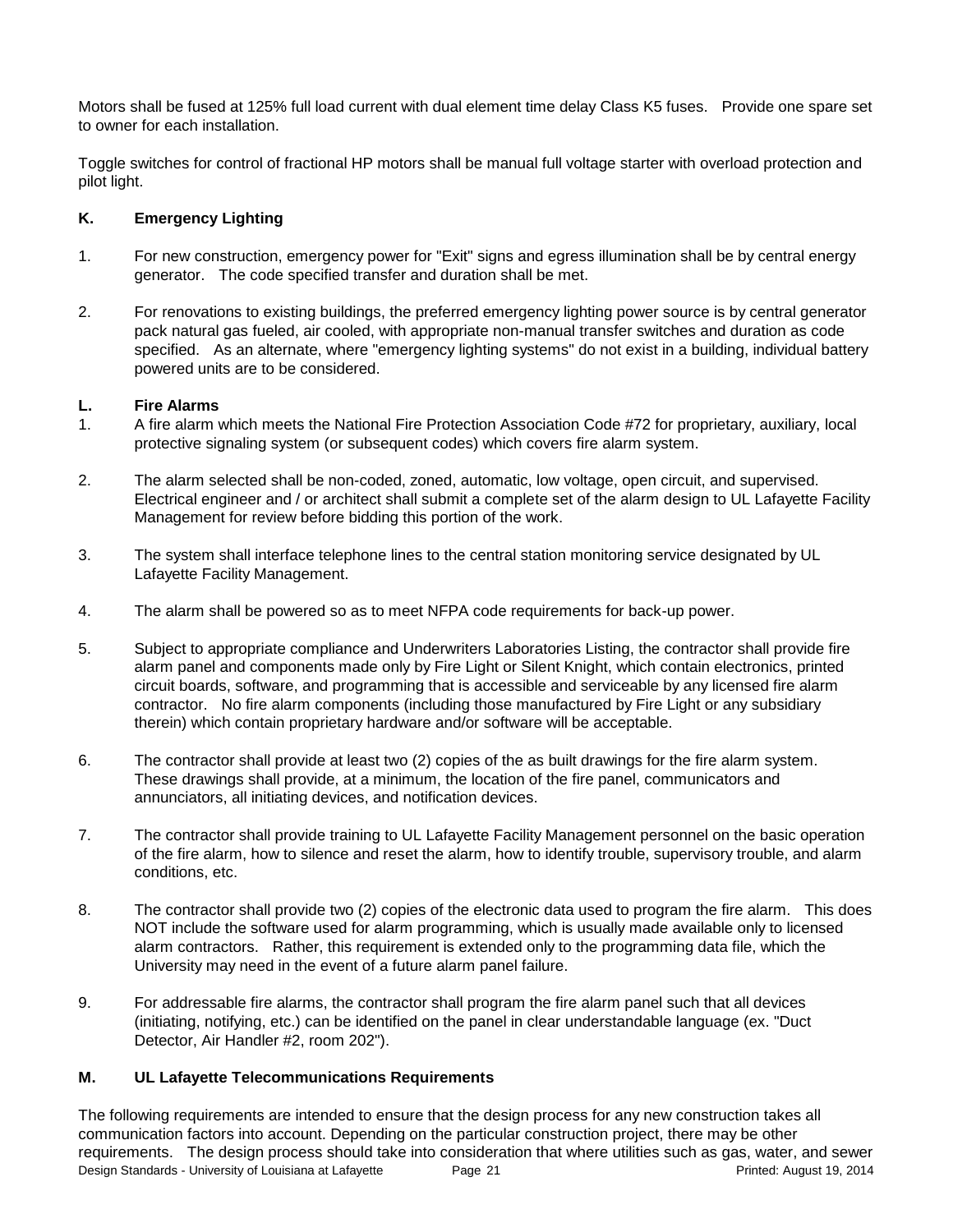are for the most part static after the building is constructed; the communications utilities are extremely dynamic. Building design must focus on establishing "pathways" for routing communications media that are expected to change several times during the life of the building. Therefore, these pathways must be readily accessible and reusable.

#### **Contact the UL Lafayette Information and Media Networks (IMN) at 337-482-6418 before beginning design work for a more complete overview of the communications requirements of the project.**

The requirements listed here are NOT intended to be a complete set of construction specifications. They are intended only to provide an architect/contractor with a preliminary view of what the typical communications requirements will be for any given construction project.

1. Telecommunications Building Entrance Conduits:

Building telecommunications entrance shall be a minimum of 4 four-inch (4 X 4") entrance conduits.

Conduit shall be clean, dry, and free from obstructions. All conduits shall be designed with long radius turns, no LBs, not more that 270 degrees of turn and/or 250 feet between pull points.

Each conduit shall be well filled before pulls are made in parallel conduits.

Unused conduits shall be sealed at both ends. Used conduits shall be sealed to prevent water, mud and pest intrusion.

Conduits and innerducts shall contain a 1/4" polypropylene pull rope. Other types of pull ropes may be used is approved by IMN. Conduit pulls of media shall include additional innerduct for full utilization of the conduit.

Conduits shall be buried at a minimum of twenty-four (24) inches below grade and shall be topped in orange or natural colored concrete. Concrete surface markers, showing the direction of the run, shall be place on runs of greater than 50 feet at intervals of 50 feet.

Entry conduits shall extend from the building to a serving manhole or other point designated by IMN.

Contact IMN prior to the preparation of the site plan for requirements concerning manhole placement.

2. Communications Equipment Rooms:

Communications equipment rooms shall be sized according to the number of rooms/workstations and size of the building that they will serve. In general, communications equipment rooms shall be at least eight feet by ten feet (8'x10'), with a minimum ceiling height of 8 feet. The main communications equipment room(s) shall be at least twelve by fourteen feet (12' X 14'). Contact the UL Lafayette IMN prior to the development of floor plans to obtain required communications equipment room sizing.

Each floor shall contain a minimum of one communications equipment room. Communications equipment rooms shall be stacked vertically. In general, communications equipment rooms should be placed centrally in the building within network distance limitations. Central location of equipment rooms reduces the length of cable to each workstation. If there will be more than one communications equipment room per floor, then they shall be equally distributed throughout the floor. Each communications equipment room shall be located away from possible sources of electromagnetic interference such as transformers, contactors, electric motors and/or transmitters. Communications equipment rooms shall be located such that the cable distance from the equipment room to all station terminations served by that room is less than two hundred-twenty feet (220'). The distance between communications equipment rooms shall not exceed three-hundred feet (300'). These distances are expected to be reduced in the near future, confirm with IMN.

Lighting for all communications equipment rooms shall be at least 540 lux (50 footcandles) at a distance of three feet (3') above the floor level. Ceiling lights shall be protected on a separate breaker and be provided with a switchlocated immediately inside the access door to each equipment room.

Design Standards - University of Louisiana at Lafayette Page 22 Printed: August 19, 2014 If the facility has an emergency power source, connect one centrally located light fixture to the emergency power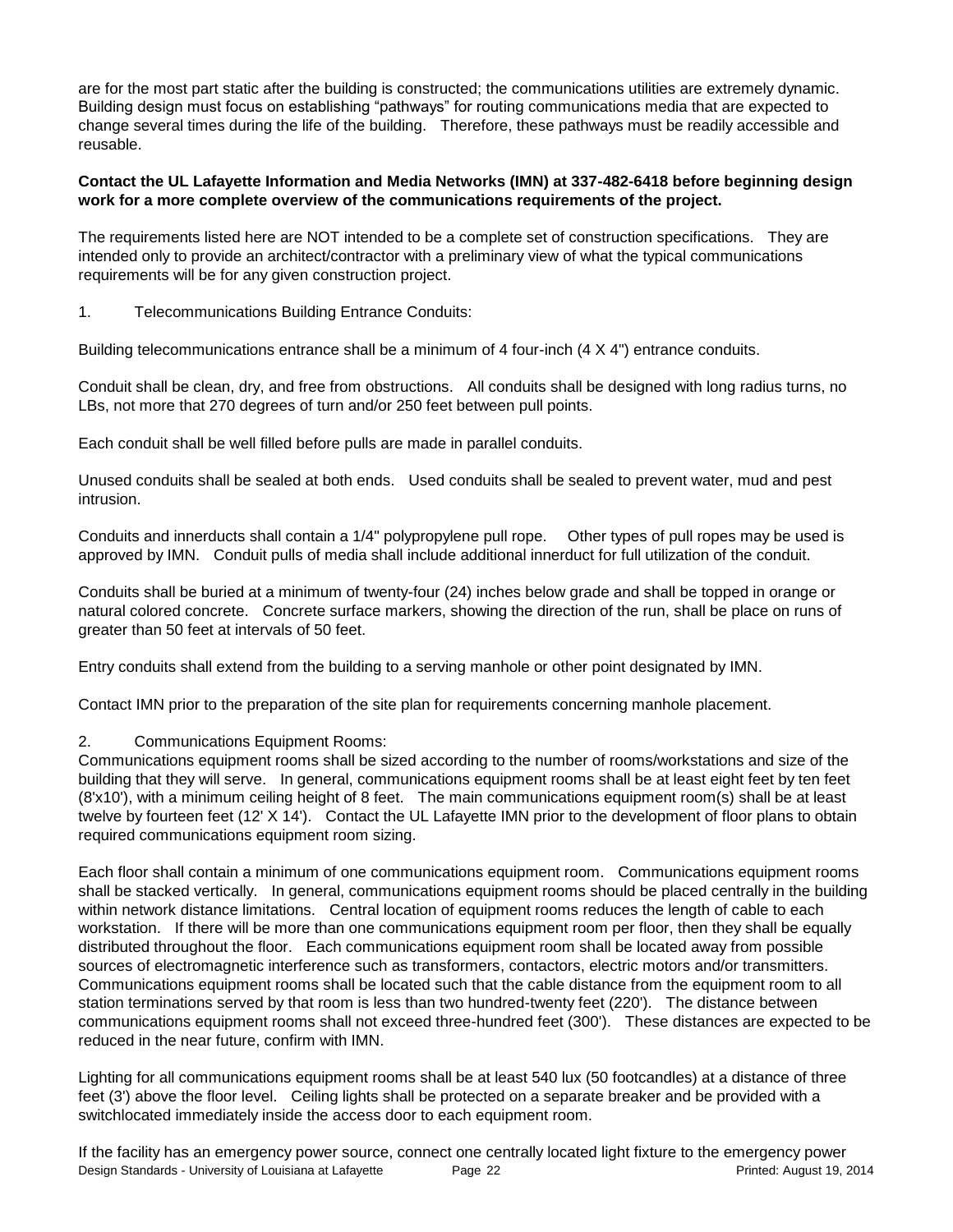source bypassing the room light switch.

When determining cooling needs for Telecommunication / Data rooms, size the cooling load for a Communications Room with internal volume of 2 times the volume of the room. **Communications Rooms will require cooling even when the building is in the heat mode.** The extra cooling capacity provides for the additional cooling requirements of some types of communications equipment. In general, the temperature (after installing communications equipment) should be no less than 50 degrees Fahrenheit and no greater than 78 degrees Fahrenheit. The room shall be well ventilated and maintain a humidity of less than 70% (non-condensing).

Communications equipment rooms shall be free of electrical distribution panels, power transformers invertors, air handlers, sinks, wash basins, janitorial storage areas, and any other equipment. Communications equipment rooms shall contain IMN communications equipment only. Passage of non-IMN services throught the Communications Room or location of equipment other than telephone and data communications systems in communications rooms (IDFs, MDF) must be approved by IMN. Approval may change room size and conduit requirements. Actual physical layout of equipment placed in communications rooms must be approved by IMN.

All equipment room walls shall be covered with three-quarter inch (3/4") indoor grade plywood to a height of eight (8') or to the ceiling, whichever is lower. All plywood backboards shall be painted with two coats of nonconductive, fire-retardant gray paint. Due to dusting characteristics of concrete, all such interior surfaces shall be painted or tiled and finished in a light color to increase illumination. Paint should be free from turpentine.

Equipment rooms shall contain one double duplex (4 outlets) 120V 20A non-switched receptacle for each four (4) linear feet of wall space. Each receptacle shall be wired to an individual 20A beaker and the breaker panel shall be clearly marked with the word "Communications", and the equipment room number and the receptacle number. Receptacles should be evenly placed around the equipment room, six to twelve inches (6 - 12") from the floor, according to NEC specifications and/or local fire codes. Maintain as much clear backboard as possible.

All communications equipment rooms shall be provided with a common ground system. The communications equipment room ground system shall connect to the main building protective ground at one and only one point. The protective ground connection point shall NOT be made to electrical conduits, power distribution box grounds or neutral busses. The intent is to provide all communications equipment rooms with a common ground which will not be affected by any other electrical work. The communications equipment room ground system shall consist of a #8 AWG (or larger copper conductor, green insulated ground wire which shall interconnect all equipment rooms. Ground bus bars shall be provided in each equipment room. The wire shall be routed through the equipment room such that additional ground bus bars may be installed when needed. Locate the ground connection point on each backboard as directed by IMN.

Contact the UL Lafayette IMN prior to preparation of communications equipment room plans for backboard layouts and other requirements.

3. Conduit distribution between Equipment Rooms:

A minimum of two four-inch (2 X 4') conduits or sleeves shall connect any communications equipment room(s) with the communications equipment room(s) on adjacent (above and/or below) floors. Stacked rooms may permit 4 X 4" floor cores with sleeves, contact IMN for approval.

A minimum of two four-inch (2 X 4") conduits shall connect any communications equipment room(s) with the other communications equipment room(s) on the same floor.

All conduits shall contain a suitable pull string or wire.

All conduits shall have a bushing on each end to prevent abrasion of cable.

4. Conduit Distribution to Rooms / Workstations:

Design Standards - University of Louisiana at Lafayette Page 23 Printed: August 19, 2014 Each room or workstation shall receive communication outlets. Communication services shall be supplied with a minimum of two (2) outlets (RJ-45) in single-duplex deep receptacle boxes. The receptacle box, proper, shall have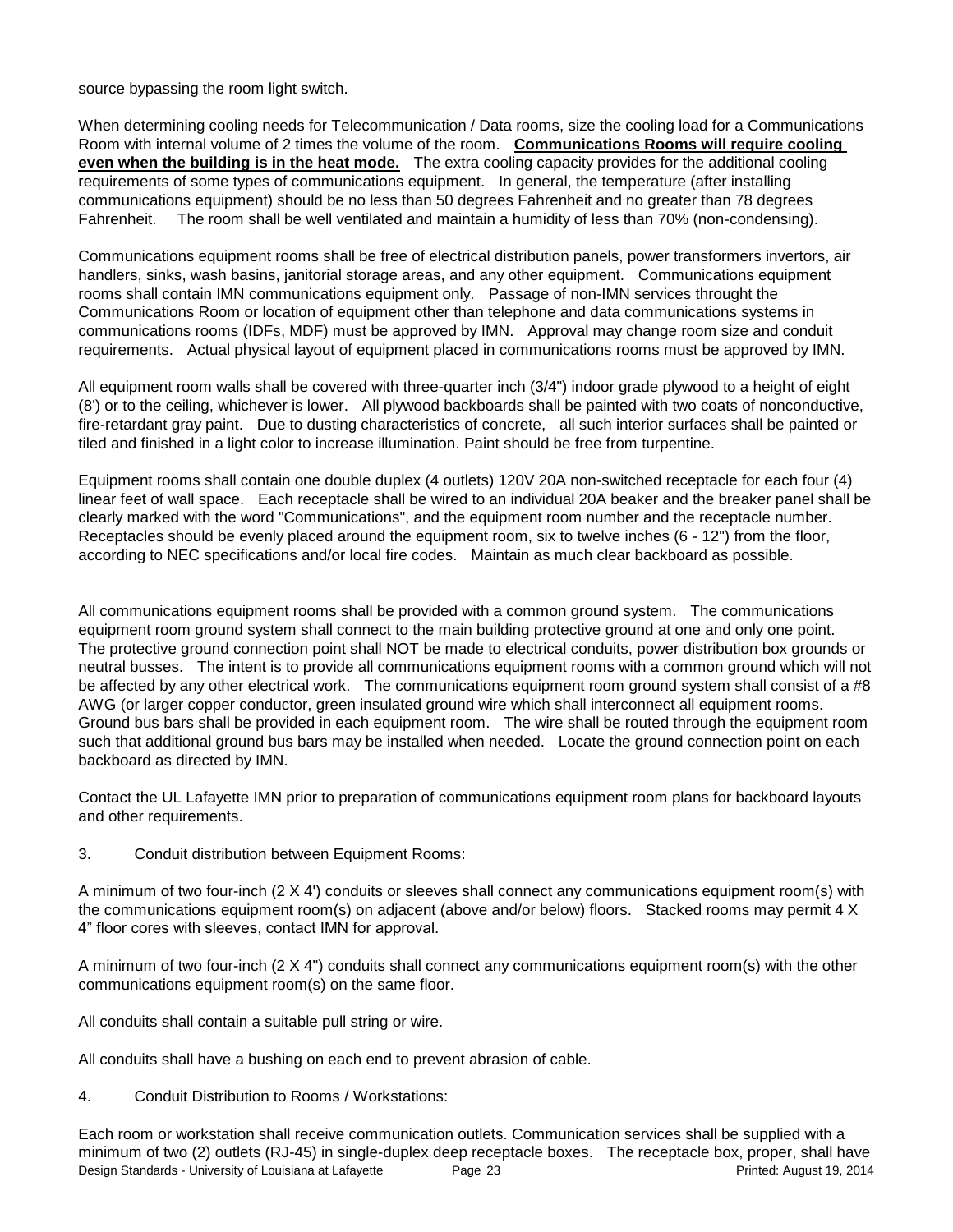a minimum depth of 1-1/8" and approximately 3" x 4 1/2" in size, not including the cover or shroud. Receptacle boxes may be metal or plastic, and consistent with the National Electric Code. Each receptacle box shall be furnished with a two-device cover/shroud of appropriate depth for the particular type of wall construction used.

The cover or receptacle shall have a method of color coding the service, for the end-user, at each receptacle. All top or left outlets shall be the same service division. All bottom or right outlets shall be the same service division. Color coded chips or RJ-45 sockets are required. The upper or left outlet on a duplex face shall be called (but not functionally limited) "telephone". The lower or right outlet on a duplex face shall be called (but not functionally limited) "data". Telephone outlets should be coded with a cool color (blues, greens or off-whites). Data outlets should be coded with warm color (orange, red or yellows).

Layout design shall provide at least one receptacle box for each 100 square feet of floor area, except for restrooms, janitor closets, hallways, passage ways and environmental chambers.

Each receptacle box shall be provided with a minimum of a single three/fourths (3/4") conduit. Home-run conduit from the communications outlet to the communications equipment room shall be used whenever the path between the two locations traverses return air plenum or whenever the ceiling does not consist of lift-out ceiling tiles. Interlocking ceiling tiles, or clip in ceiling tiles do not constitute lift-out ceiling tiles.

All conduit turns shall be sweeping turns, designed for a radius of at least 10 times the inside diameter of the conduit (no "LB"s). Conduit runs shall contain no more than the equivalent of two sweeping 90 degree turns without the installation of a suitably sized pull box. Pull box size shall be dependent on the particular installation but shall be no less than twelve inches by twelve inches (12" X 12") in the plane of the conduits, and no less than six inches (6") deep. Location of all pull boxes shall be shown on drawings furnished by the contractor.

Contact the UL Lafayette IMN prior to the preparation of communications outlet drawings for placement of communications outlets.

5. Communications Service Entrance Cables

Cable of sufficient type and size shall be installed into the main equipment room. Communications service entrance cable types may include telephone cable, fiber optic cable, coaxial video cable, and other types of cables. Upon examination of the communication needs of the building, the UL Lafayette IMN will designate the point from which communications services shall be provided. Communications service entrance cables shall be installed from the designated point to the main equipment room(s). Contact the UL Lafayette IMN prior to the development of communications plans for requirements concerning communications service entrance cables.

6. Wire Type

All Communications cable shall be Category 5E wire or higher performance. Exceptions must be approved by IMN.

7. Communications Service Cables Between Equipment Rooms

Each communications equipment room shall be provided with feeder cables from the main communications equipment room. Feeder cable sizes will depend on the number of stations to be served and the type of service to be provided at each station. Feeder cable types may include telephone cable, fiber optic cable and other types of cables.

Contact the UL Lafayette IMN prior to design.

8. Communications Service Cables to the Workstations

Each communications outlet shall be provided with distribution cables of the type and size specified by IMN. Distribution cable types may include telephone cable, fiber optic cable, coaxial video cable, and other types of cables.

Contact IMN prior to the preparation of specifications for required sizes and types of distribution cables.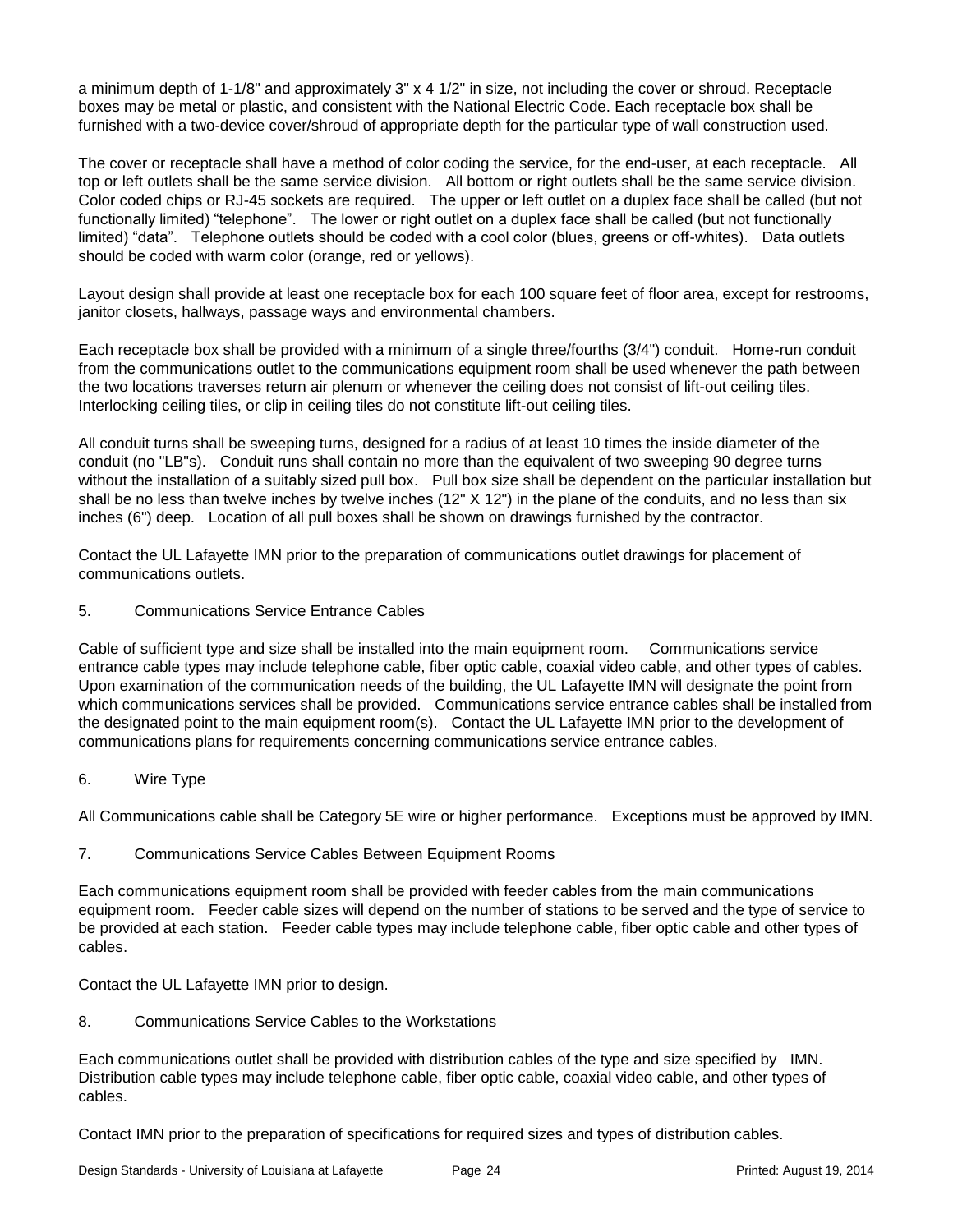#### 9. Termination of Cables/Wires in Equipment rooms

Telephone feeder cables, distribution cables, OPX cables, etc. shall be terminated on Cat 5E 110-type blocks, attached with standoff. Copper cabling that extends outside the building will terminate at each end in an appropriate protector (e.g., ATT 189 chambers for telephone service).

White metallic (peg / spooley / split D ring) backboards of appropriate size shall be provided for cross-connect cableing.

Contact IMN prior to completion of specifications for cable termination requirements .

10. Termination of Cables/Wire at Receptacle Box

Contact IMN prior to completion of specifications for requirements for termination of cables in receptacle boxes. All cables from information outlets shall be home run to the MDF or IDF. Each outlet shall contain (unless otherwise specified in writing) two Cat 5E RJ-45 sockets, attached to Cat 5E or higher performance plenum cable, using the T568B standard, from the Cat 5E 110 block. Note, the cable terminations will be grouped by size, intended use, floor or area, room number and room part, respectively. There shall be a pattern setup so that the location of the upper or left socket reflects the location of the lower or right socket (on the information outlet). Each Cat 5E cable run shall be installed with full compliance to the Cat 5E standards and practices. We will pay special attention to the twist, bend radius and pull tension sections of the specifications.

#### 11. **Elevator Communications**

Each elevator shall be installed or upgraded to have a hands-off two way communication device which shall be connected directly from the elevator equipment room to the nearest IDF or MDF communications room.

12. Approval of Equipment Used

Contact IMN prior to the preparation of specifications for approval of cable types, termination hardware, and installation methods to be used.

#### 13. Compressed Video Services

If the building contains compressed video services the system must match existing services. Contact IMN for support in designing these services.

#### **N. Sound Systems, Speaker Intercoms and Paging Systems**

- 1. Specifications for these systems shall be developed as the specific need is determined and the scope as defined by the user agency.
- 2. Wiring for these systems shall be in appropriately sized conduit.
- 3. Electronic units used shall be solid state, easily serviced units.
- 4. Paging systems shall interconnect to the telephone system. Contact Information Networks for interconnect information.

#### **O. Clock System**

- 1. Clocks shall integrate with the UL Lafayette standard system, which is manufactured by BRG Precision Products, 221 W. Market, Derby, Kansas 67037. The current model used is a BRG 425-HX-ITSR-P09-B1-F1 high accuracy stand alone digital clock.
- 2. All clocks shall be wired directly to the building electrical system for power.